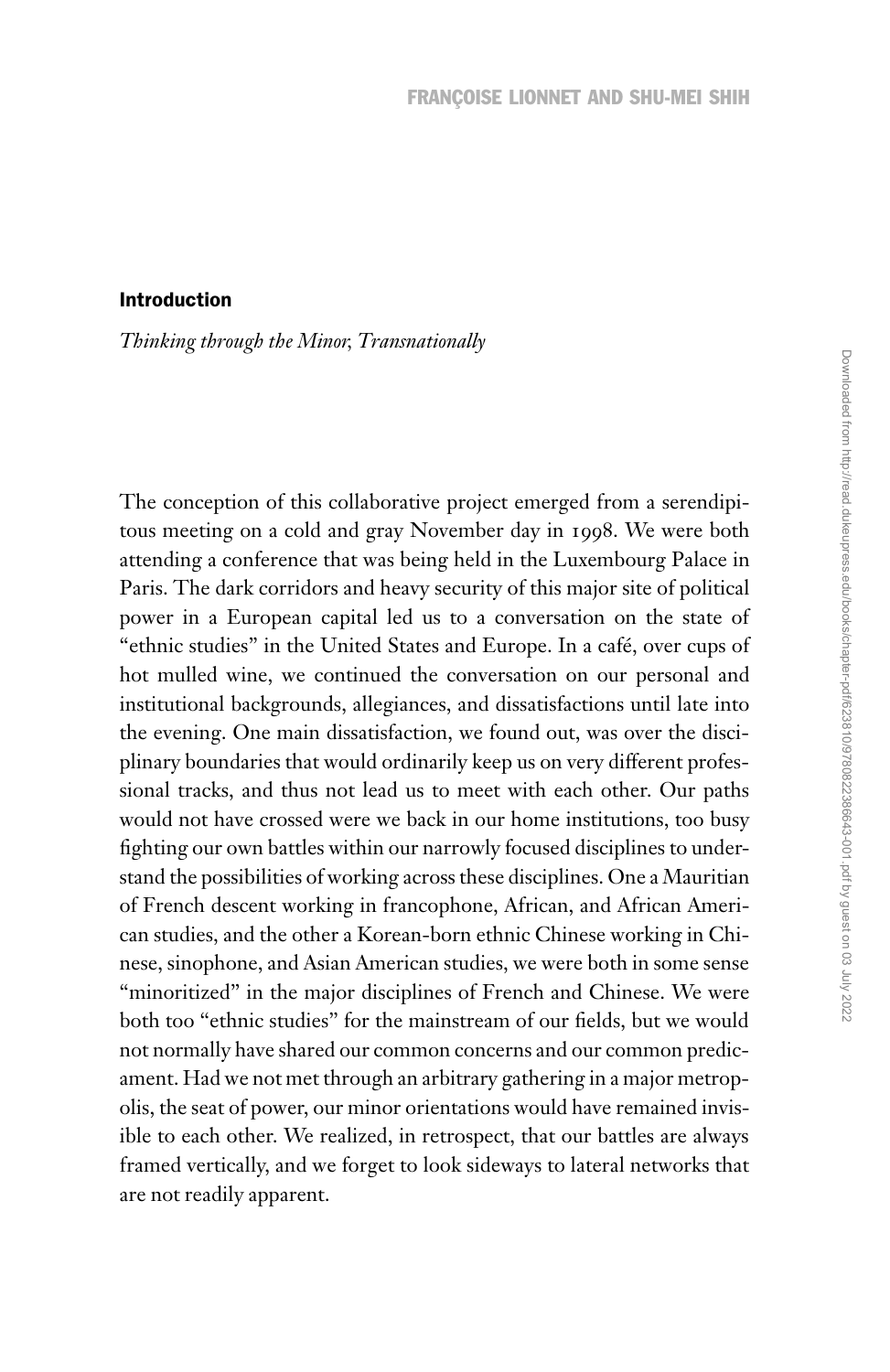Our encounter is symptomatic of the compulsory mediation by the mainstream for all forms of cultural production and interrelations among different minority communities. More often than not, minority subjects identify themselves in opposition to a dominant discourse rather than visà-vis each other and other minority groups. We study the center and the margin but rarely examine the relationships among different margins. The dominant is posited, even by those who resist it, as a powerful and universalizing force that either erases or eventually absorbs cultural particularities. Universalism demands a politics of assimilation, incorporation, or resistance, instituting a structure of vertical struggle for recognition and citizenship. Like many scholars we find universalist constructs wanting, but our reasons are specific to our locations as multiply diasporic subjects in the United States occupying a peculiar, transnational space.

One such universalism is the French version of Republicanism, which aims to assimilate immigrants and minorities into a particular version of ''Frenchness.'' The official discourse flaunts an ideal of ''Frenchness'' as a promise to be achieved through the mastery of the French language and cultural codes. Thus to be ''French'' is to relate vertically to an ideal image of the French nation, not to find common ground with other immigrants who have embarked on this process of ''becoming-French.'' There is a clear lack of proliferation of relational discourses among different minority groups, a legacy from the colonial ideology of divide and conquer that has historically pitted different ethnic groups against each other. The minor *appears* always mediated by the major in both its social and its psychic means of identification.

Globalization increasingly favors lateral and nonhierarchical network structures, or what Gilles Deleuze and Félix Guattari call a rhizome. The figure of the rhizome suggests an uncontainable, invisible symbolic geography of relations that become the creative terrain on which minority subjects act and interact in fruitful, lateral ways. Yet, even in these productive theoretical approaches, Deleuze and Guattari end up falling back into a recentered model of ''minor literature.'' For them, the minor's literary and political significance rests on its critical function within and against the major in a binary and vertical relationship: ''A minor literature doesn't come from a minor language; it is rather that which a minority constructs within a major language" (16).

French philosophers such as Deleuze and Guattari, Emmanuel Levinas, and Jacques Derrida have given us tools for thinking about otherness, tools that are all too often appropriated and depoliticized. It is important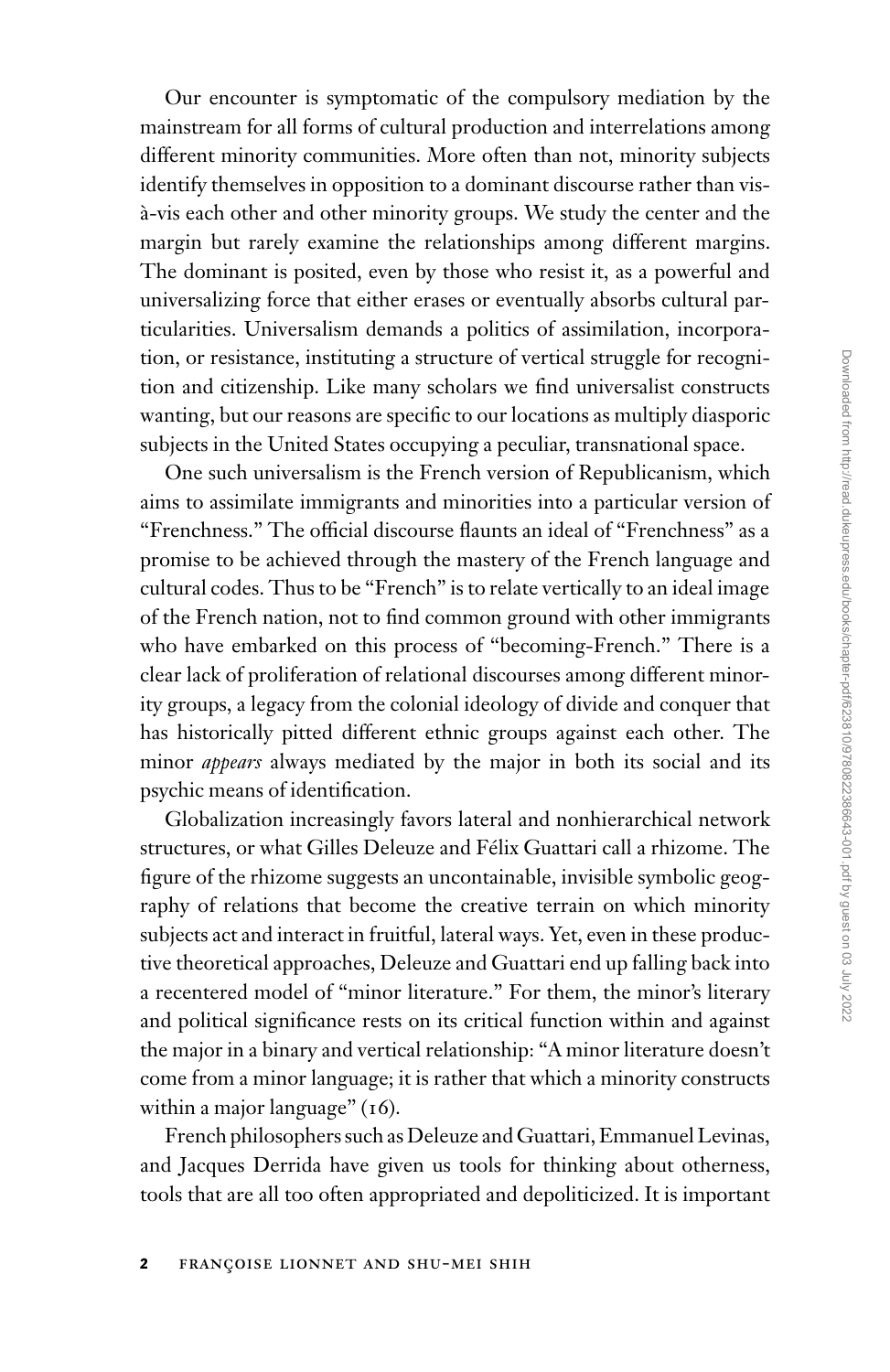to remember that the historical and political context of poststructuralist theory is the experience of decolonization with which many of these thinkers were familiar. Derrida's *Of Grammatology* mentions the word *ethnocentrism* in its first few pages before it even brings up the now much more central concept of logocentrism. However, we do not readily associate Derridean deconstruction with a critique of ethnocentrism, except as rarified philosophical musings on difference and otherness. Derrida's personal experience of growing up Jewish in Algeria at the time of decolonization has inevitably colored his intellectual choices in the same way that it did Hélène Cixous's. But it isn't until Franz Fanon traveled from the Caribbean to Algeria, which is to say from one minor space to another, that we can begin to see the emergence of the profile of a minor transnational intellectual linking spaces and struggles laterally.

Derridean deconstruction, even though marginal to the European center in the middle of the century, has become a dominant paradigm in French theoretical discourse in the United States and, by now, even in France. The deconstructive procedure has the paradoxical effect of exercising the muscles of the European philosophical and literary tradition, which becomes even more complex and indeterminate for an infinite play of meanings. Critiquing the center, when it stands as an end in itself, seems only to enhance it; the center remains the focus and the main object of study. The deconstructive dyad center/margin thus appears to privilege marginality only to end up containing it. The marginal or the other remains a philosophical concept and futuristic promise: the other never "arrives," he or she is always "à venir." The ethical implications of this approach are important in that they prevent the reification of the other, one of the major pitfalls of identity politics. However, when seen from this perspective, the other continues to exist more as a promise than as a reality. To say it bluntly, this promise of an ''à venir'' may be analogous to the illusive and elusive promise of equality in Republican universalism.

By contrast, Fanon's writings would instead help spur and partly undergird the civil rights movements of the 1960s, and by extension the discipline of ethnic studies in the United States. These writings inspired many other liberation movements and minority struggles in Asia, Latin America, and Africa, because Fanon was the first both to dissect the affective dimensions of oppression and to "translate" Hegelian or Sartrean definitions of alienation into a context where they could be used for nationalist struggles. These struggles were usually launched by those who were fighting for national and cultural autonomy and for racial equality. In the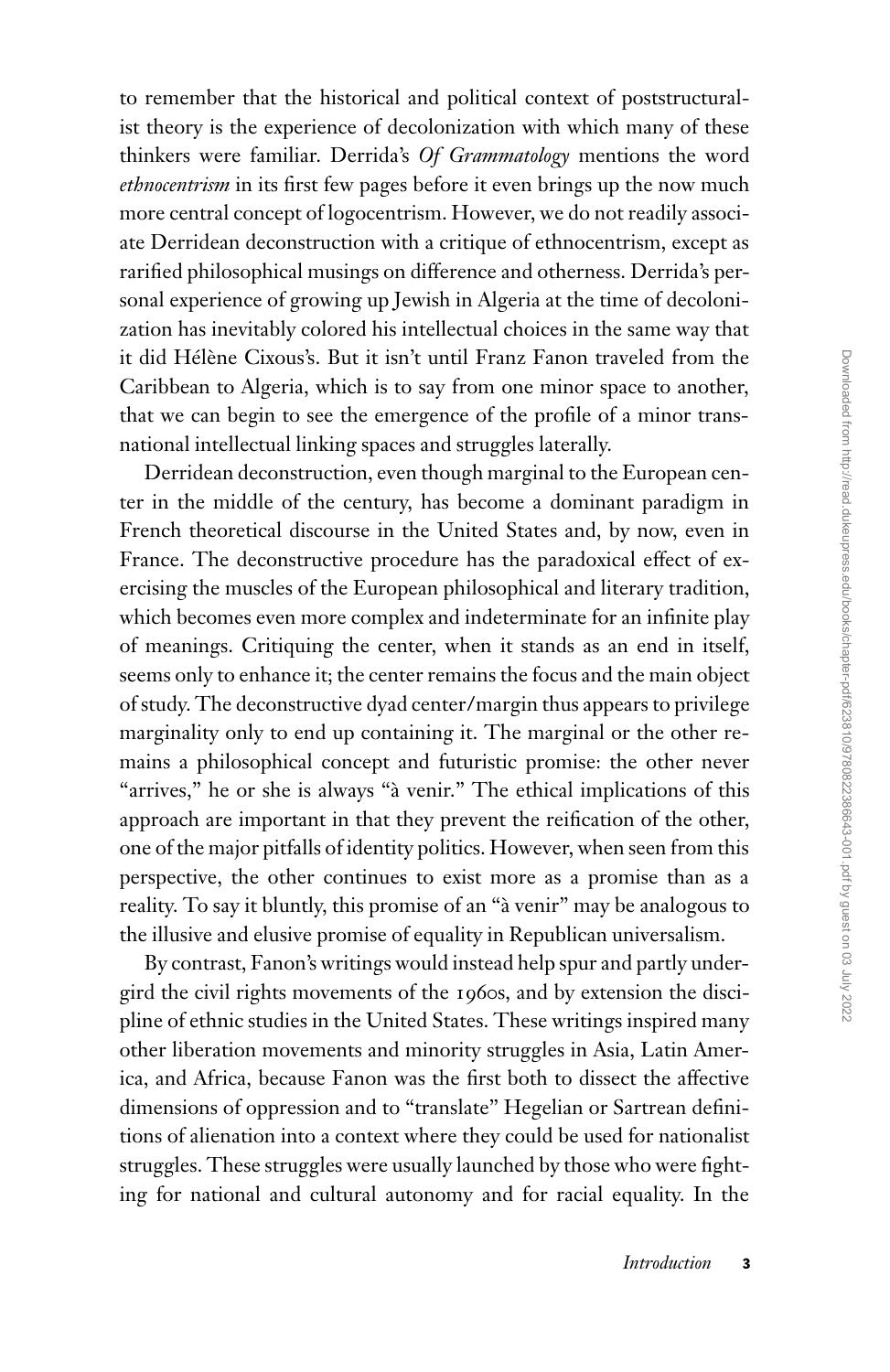United States, these struggles led to the recognition that minority populations are not just arriving, ''à venir,'' but have already arrived and contributed to the definition of what the United States is. All minority groups are constitutive of the United States as a national entity; they are not just "playing in the dark" (Morrison) and should not be viewed as "perpetual foreigners'' with second-class status because of their linguistic differences. They should be granted full citizenship with due recognition of rights and obligations. One of the salient results of these struggles was the establishment of ethnic studies programs in various universities, and the important research that these programs have facilitated. For tactical and strategic purposes, minority identities have been constructed in strong and bounded terms that have unfortunately rendered invisible subject positions that did not readily fall into such accepted categories as those of official minorities.

The paradigm of arrival in ethnic studies led, by necessity, to a more or less exclusive focus on domestic dynamics and hierarchies. On the one hand, new immigrants in general have been placed in a paradoxical position with regard to the claims of authenticity and cultural nationalism that have fueled the development of ethnic studies. On the other hand, vertical models of resistance have tended to impede interethnic solidarity and international minority alliances. For instance, scholars in ethnic studies very rarely communicate or collaborate with scholars in francophone studies, although there are many geographical and cultural points of convergence between the two. Likewise, ethnic studies and area studies continue to be caught in a fraught relationship: if pan-Africanism has provided a limited platform for African and African American scholars, pan-Asianism is politically too suspect and threatening to be viable as an institutional concept. Ethnic studies remain an American domestic paradigm, while area studies continue to subscribe to an outmoded view of continental territories. National-language departments rarely question the metonymical relationship between language and nation.

Increased pressures from transnational movements of peoples and cultures have, however, challenged the above nation-state–based definitions of ethnic and area studies. As scholars working both within and across area and ethnic studies, we not only want to bring intellectual questions raised in one field to bear upon the other, and vice versa, but we also want to raise new questions that address specific issues of transnationality in the twentieth century. This project is the result of such dialogues and multiyear collaborations among the contributors here under the organizational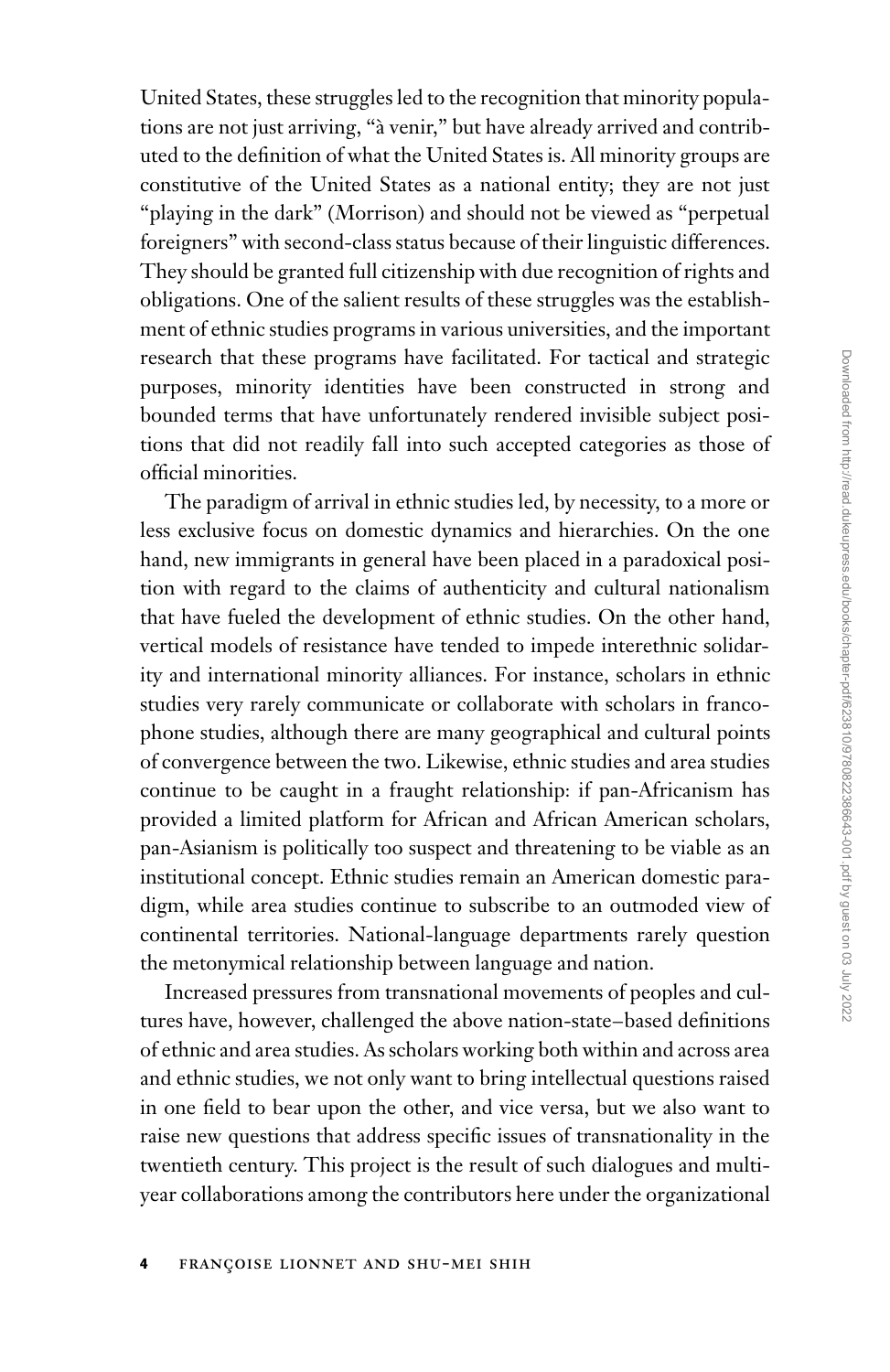aegis of a Multicampus Research Group on Transnational and Transcolonial Studies at the University of California, codirected by the editors of this book. Like our working group, this book aims to create a bridge between constituencies that have overlapping interests and porous borders but are under institutional constraints to defend established territories. Our intellectual work has convinced us, however, of the theoretical and practical benefits of looking at transnationalism from this ''minor'' perspective. It is indispensable to a better understanding of the general logic of transcultural and transdisciplinary approaches, and it troubles the prevalent notions of transnationalism as a homogenizing force.

## *Minor Transnationalism*

In the last ten years or so, we have seen a new field of inquiry emerging in the name of transnational studies, aided by the increasing currency of theories of transnationalism in the social sciences, which are in turn legitimized by new theories of globalization. In general, it is understood that transnationalism as a consequence of the latest wave of globalization shares with globalization the historical moment of late capitalism, characterized by the logics of finance capital, flexible accumulation, and post-Fordist international division of labor (Hall 23; Harvey). Whereas the global is, in our understanding, defined vis-à-vis a homogeneous and dominant set of criteria, the transnational designates spaces and practices acted upon by border-crossing agents, be they dominant or marginal. The logic of globalization is centripetal and centrifugal at the same time and assumes a universal core or norm, which spreads out across the world while pulling into its vortex other forms of culture to be tested by its norm. It produces a hierarchy of subjects between the so-called universal and particular, with all the attendant problems of Eurocentric universalism. The transnational, on the contrary, can be conceived as a space of exchange and participation wherever processes of hybridization occur and where it is still possible for cultures to be produced and performed without necessary mediation by the center.

This definition of the transnational recognizes that transnationalism is part and parcel of the process of globalization, but also that the transnational can be less scripted and more scattered. In an effort to show the diverse ways that the transnational can work and is constituted, scholars have attempted to determine its parameters and track its movements. In one formulation, we have the so-called transnationalism from above, the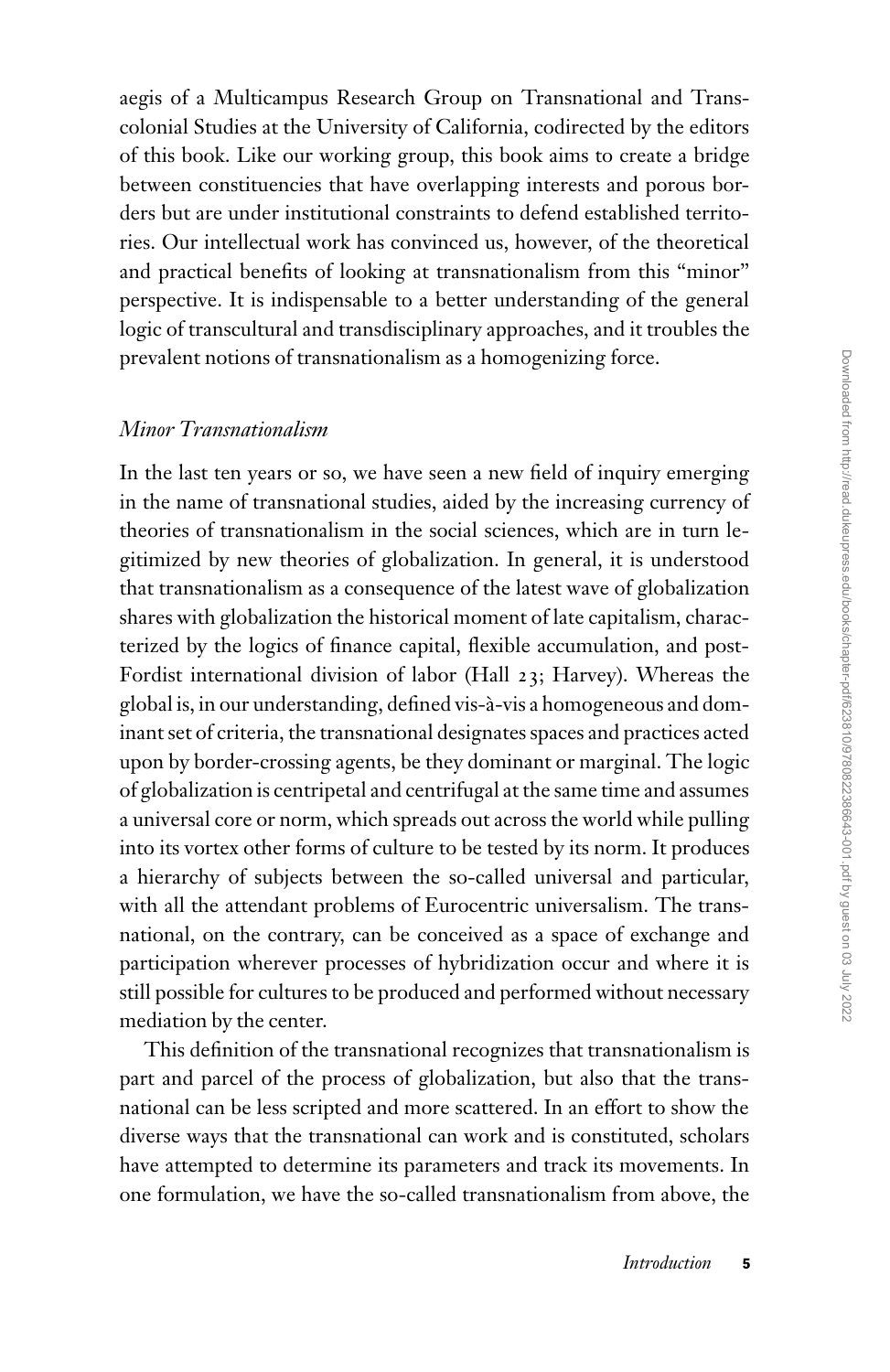transnationalism of the multinational corporate sector, of finance capital, of global media, and other elite-controlled macrostructural processes (Mahler). This transnationalism from above is associated with the utopic views of globalization, which celebrate the overcoming of national and other boundaries for the constitution of a liberal global market, the hybridization of cultures, and the expansion of democracies and universal human rights. Dystopic visions of globalization, by contrast, point toward such negative consequences as environmental and health hazards, ''Mc-Donaldization'' of cultures, the exasperated disparity between the rich and the poor, and the increased exploitation of Third World labor contributing to the financial wealth of the North at the expanse of the South; in other words, the hegemony of Western capitalism and, according to Gayatri Spivak, the "untrammeled financialization of the globe" (262). The dystopic views generate a resistant site that some have called ''the transnationalism from below,'' which is the sum of the counterhegemonic operations of the nonelite who refuse assimilation to one given nationstate, including ''everyday practices of ordinary people'' (Mahler). Michel de Certeau's formulation of the quotidian and the everyday as the quintessential locus of resistance is an earlier formulation of this view from below; so is James Scott's emphasis of ''hidden transcripts'' and everyday forms of practice as always already resistant ''weapons of the weak'' (*Domination and the Arts of Resistance*; *Weapons of the Weak*). Neither de Certeau nor Scott considers transnationality as integral to these resistant practices, since theirs is a politics of the local. Similarly, local/global studies tend to romanticize the local as not necessarily pure but stubbornly the site of resistance. As has been pointed out, globalization is by no means a complete or thorough phenomenon, and neither does the global stand in binary opposition to the local. What has changed, however, are the parameters of the national. The national is no longer the site of homogeneous time and territorialized space but is increasingly inflected by a transnationality that suggests the intersection of ''multiple spatiotemporal (dis)orders'' (Sassen, 221). The transnational, therefore, is not bound by the binary of the local and the global and can occur in national, local, or global spaces across different and multiple spatialities and temporalities.

We offer, in this volume, a conception of minor transnationalism that intervenes in the above formulations in multiple ways. When we take a minor or minoritized perspective, we inevitably need to shift the accents and revise the above formulations. Major discussions of transnationalism and globalization assume that ethnic particularity and minoritized per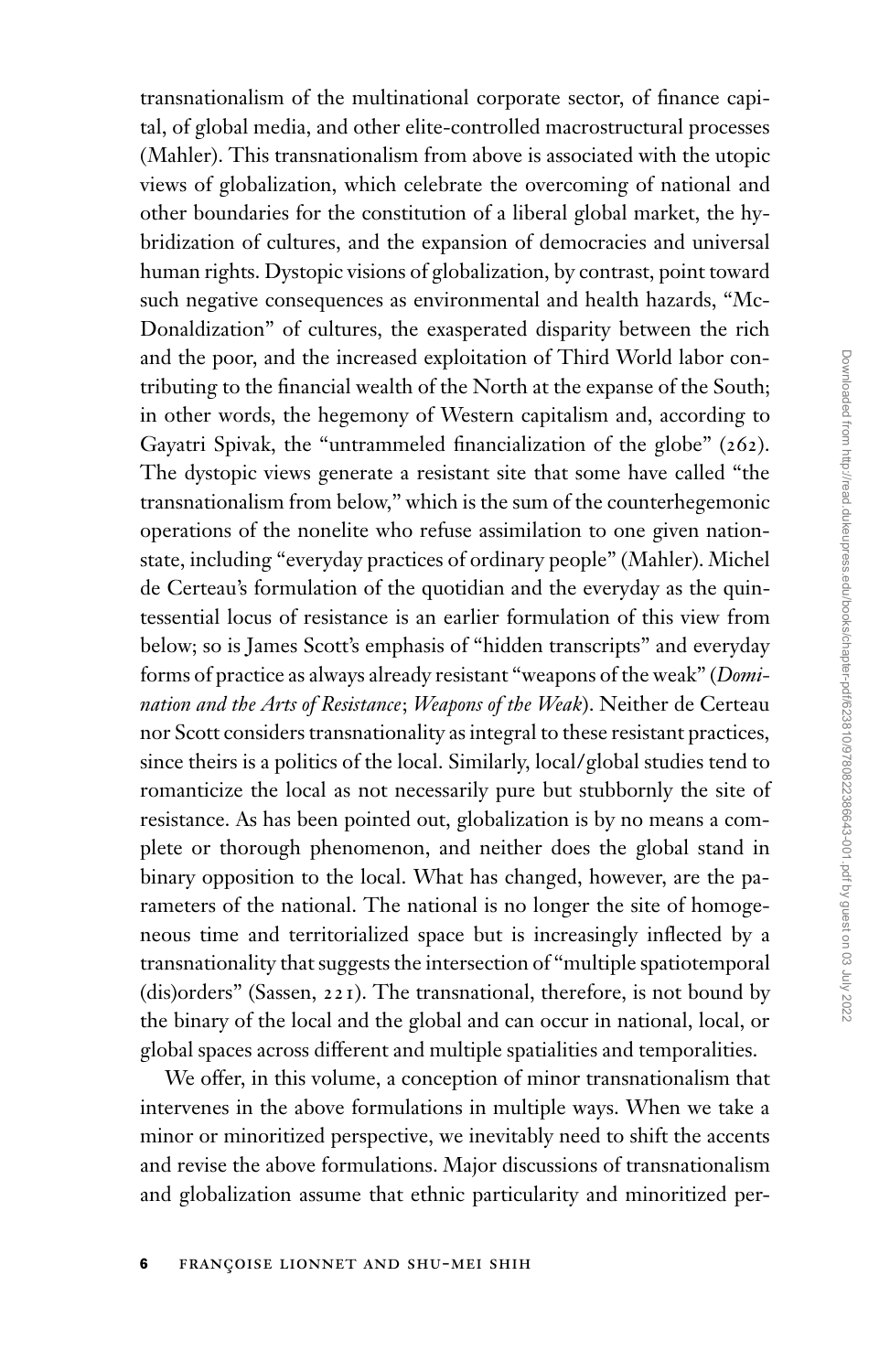spectives are contained within and easily assimilated into the dominant forms of transnationalism. We concur that the minority and the diasporic necessarily participate, though differentially, in the moment of transnationalism, either from below or above, or that the minority and the diasporic live within the space of increasing global integration brought on by globalizing forces in communication, migration, and capital flow, within the circulation of global cultures, ideas, and capital. However, the minority and the diasporic peoples, even under duress, develop cultural practices and networks of communication that exceed the parameters of these theories. What is lacking in the binary model of above-and-below, the utopic and the dystopic, and the global and the local is an awareness and recognition of the creative interventions that networks of minoritized cultures produce within and across national boundaries. All too often the emphasis on the major-resistant mode of cultural practices denies the complex and multiple forms of cultural expressions of minorities and diasporic peoples and hides their micropractices of transnationality in their multiple, paradoxical, or even irreverent relations with the economic transnationalism of contemporary empires. Common conceptions of resistance to the major reify the boundaries of communities by placing the focus on action and reaction, excluding other forms of participation in the transnational that may be more proactive and more creative even while economically disadvantaged. By extracting the site of resistance and defining it as transnationalism from below, it appears that there are two different transnationalisms in opposition and conflict, when in reality the minor and the major participate in one shared transnational moment and space structured by uneven power relations.

We claim that theories of transnationalism continue to exercise a ''politics of recognition'' (see Taylor; Fraser) in valorizing the most dominant and the most resistant. The binary model presupposes that minorities necessarily and continuously engage with and against majority cultures in a vertical relationship of opposition or assimilation. The Foucauldian overemphasis on the capillary operation of power of the dominant contributed to this vertical model from which horizontal communication amongst minorities is made invisible. Thanks to the global reach of the media as well as the intensified migration of peoples, transnationality in minority cultures has become a given and their mutual communication is also enhanced. Minority cultures are part of our transnational moment, not a reified or segregated pocket of cultures and mores waiting to be selectively incorporated into what qualifies as global or transnational by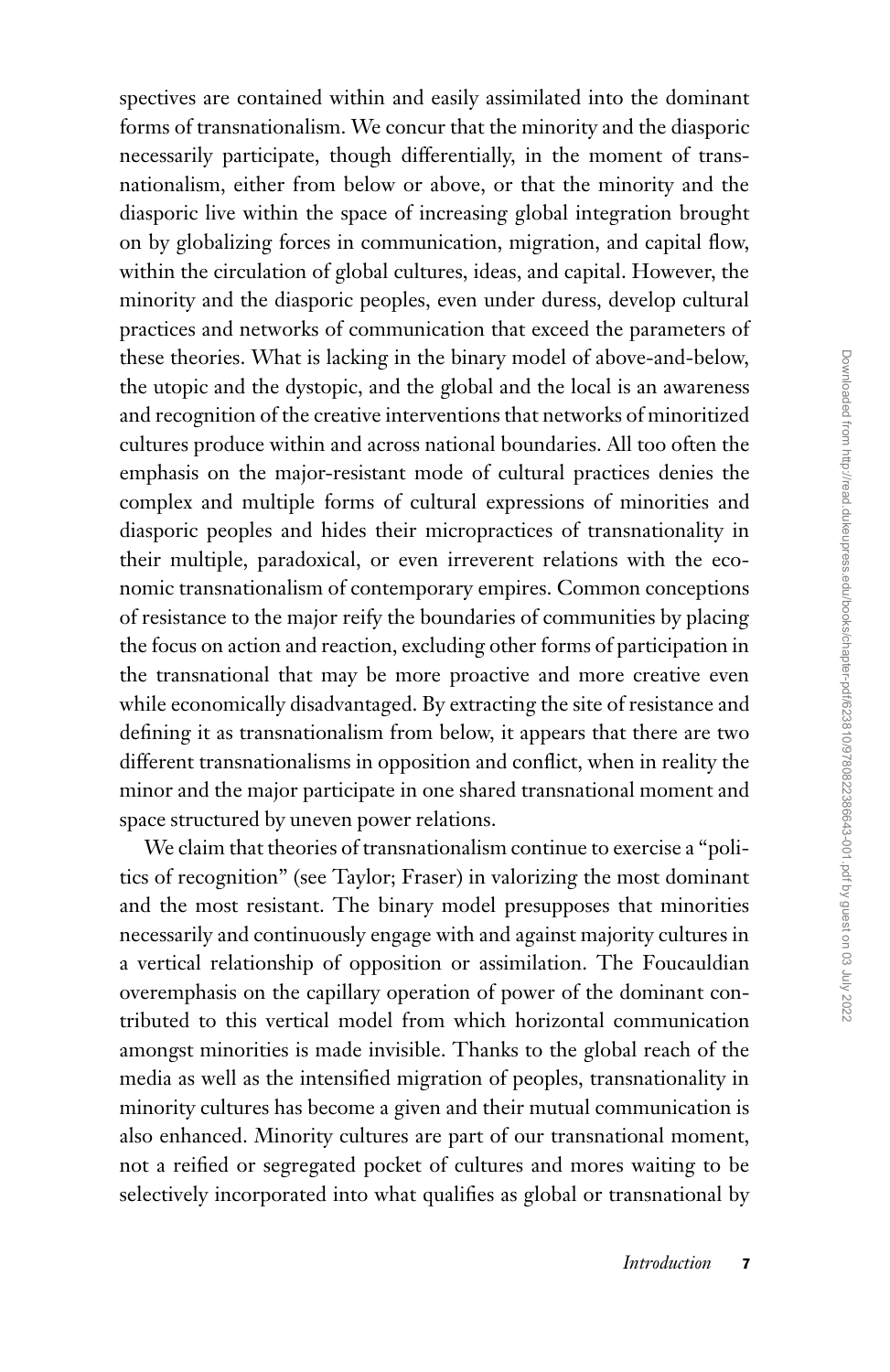the powers that be. What has prevented the admission of the integral role played by minority cultures is the politics of recognition exercised by theorists of transnationalism that in arguing for a borderless world have continued to adhere to a binary North/South, dominant/resistant model of culture.

Our emphasis is on transversal movements of culture that are distinguishable from the ''arenas of postnational identification'' ( Joseph 17). This cultural transversalism includes minor cultural articulations in productive relationship with the major (in all its possible shapes, forms, and kinds), as well as minor-to-minor networks that circumvent the major altogether. This transversalism also produces new forms of identification that negotiate with national, ethnic, and cultural boundaries, thus allowing for the emergence of the minor's inherent complexity and multiplicity. New requirements of ethics become urgent, and expressions of allegiance are found in unexpected and sometimes surprising places; new literacies are created in nonstandard languages, tonalities, and rhythms; and the copresence of colonial, postcolonial, and neocolonial spaces fundamentally blurs the temporal sequence of these moments. This conception of minor transnationality differs from the postnational, nomadic, and ''flexible'' norms of citizenship (Appadurai; Joseph; Ong). Unlike the postnational or nomadic identities that are relatively unmoored from the control of the state and bounded territories, minor transnationality points toward and makes visible the multiple relations between the national and the transnational. It recognizes the difficulty that minority subjects without a statist parameter of citizenship face when the nation-state remains the chief mechanism for dispersing and regulating power, status, and material resources. Flexible or nomadic subjects function as if they are freefloating signifiers without psychic and material investment in one or more given particular geopolitical spaces. By contrast, minor transnational subjects are inevitably invested in their respective geopolitical spaces, often waiting to be recognized as "citizens" to receive the attendant privileges of full citizenship.

The postnational assumes that nations have discreet boundaries in order to go beyond them, but our conception of minor transnationalism takes as its point of departure Edouard Glissant's theories of relation. For Glissant, cultures are not monadic entities or bounded spaces tracing national borders. Such a conception was and is an illusion. According to his definition of creolization, within contact zones, the creolization of cultures occurs not because pure cultural entities have come into contact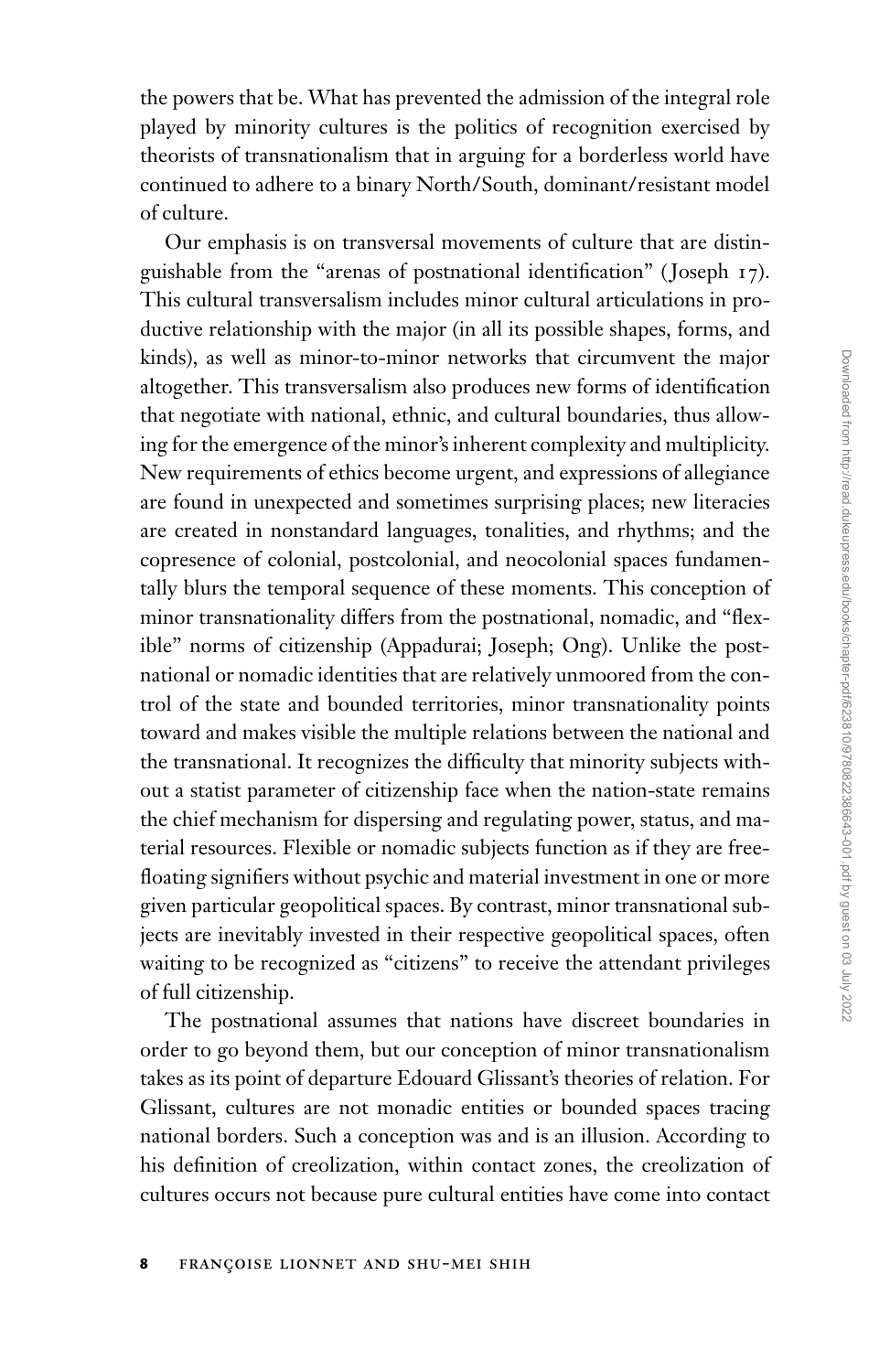with each other, but because cultures are always already hybrid and relational as a result of sometimes unexpected and sometimes violent processes (*Poétique de la relation*). Therefore, the transnational is our language to designate this originary multiplicity or creolization, which foregrounds the formative experiences of minorities within and beyond nation-states. Nation-states are alive as mechanisms of control and domination even when transnational corporations are supposed to have dissolved their boundaries. Minority cultural workers are transnational not because they transcend the national, but because their cultural orientations are by definition creolized in Glissant's sense. Samir Amin, for instance, has also noted the hypocrisy of recent theories of globalization, as if prior to our contemporary moment all nations, cultures, and languages were separate and pure entities (*Capitalism in the Age of Globalization*; *Eurocentrism*). Jean-Loup Amselle's theory of ''branchements,'' modeled on technological networks, and his study of the N'ko minority Islamic group, has also opened new avenues for the analysis of cultural change while demonstrating that transcontinental patterns predate contemporary definitions of globalization. If we posit, after Glissant, Amin, and Amselle, that creolization and mixture are the a priori conditions of culture, we can further evince minor expressivity as even more necessarily mixed and transnational. By virtue of their marginality within the nation-state and by their experience of migration and various forms of (neo)colonialism, they had to fall upon cultural resources outside the dominant ones (including those promoted by transnational corporations) that pretend to singularity and authenticity. Not that the dominant cultural resources are inherently monological, but the rhetoric, management, and deployment of these resources by the dominant aggressively assert their authenticity in order to rationalize the dominant's sense of entitlement. For the minor, however, authenticity is the "othering machine" (Suleri) that historically denied them access to full citizenship; it is also that mechanism that produces in the minor a reactive notion of authenticity in the form of cultural nationalism.

The question of authenticity is two-pronged, from our perspective. It includes a politics of retrieval and a politics of inclusion and exclusion. Insofar as the politics of retrieval allows subaltern groups to reclaim lost and suppressed cultural identifications, it is an empowering practice. But insofar as the politics of retrieval presupposes a desire to recapture a lost purity, it is a dangerous impulse that can lead to problematic forms of cultural essentialisms and mythical views of authenticity. Once authen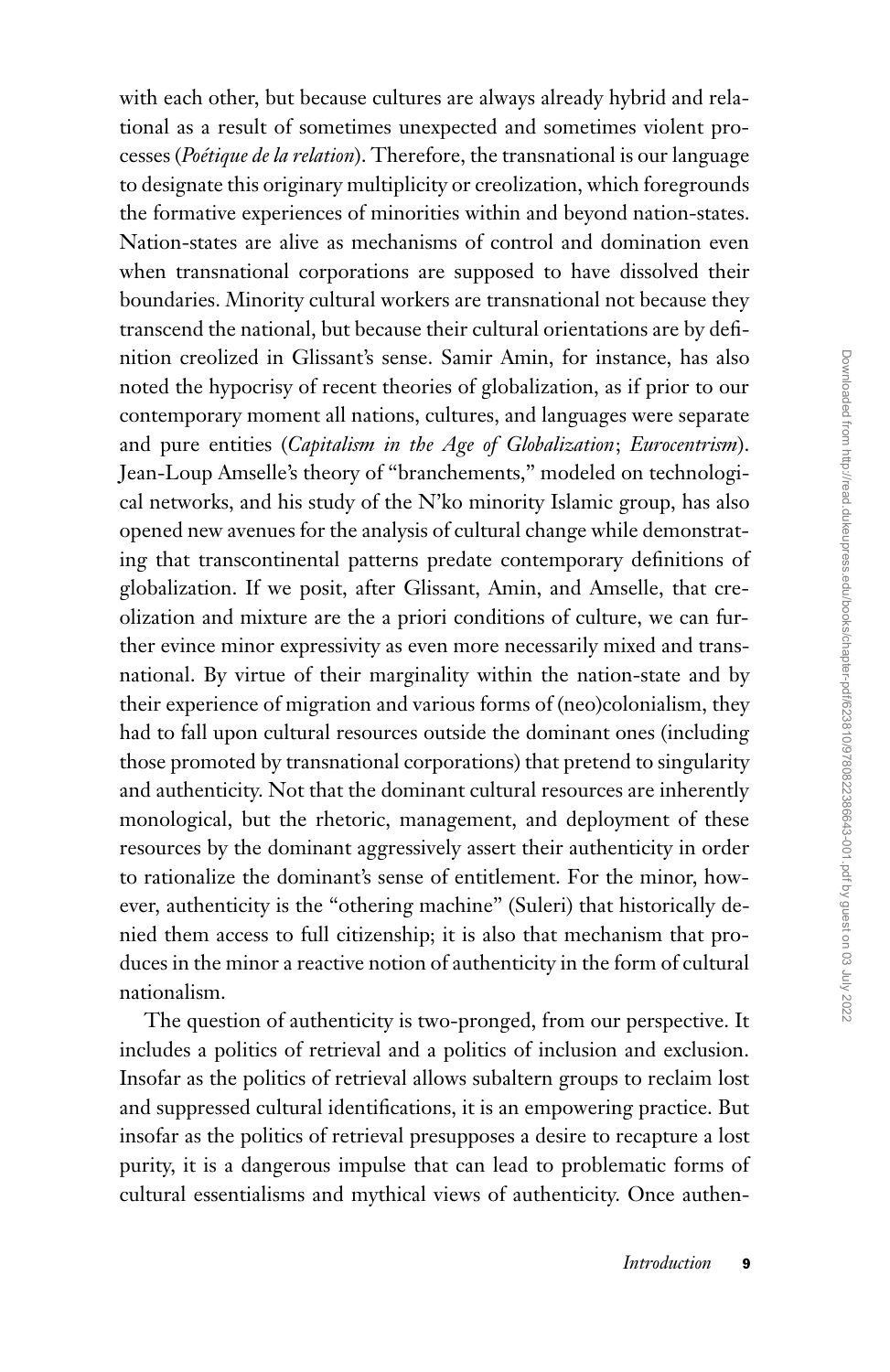ticity is evoked or normalized, a politics of inclusion and exclusion sets in, where arbitrarily fixed categories of identity in the form of identity politics can police cultural expressions and practices. Differences within a given minority group are suppressed in the interest of forming a cultural unified front against domination. However, minor cultures as we know them are the products of transmigrations and multiple encounters, which imply that they are always already mixed, hybrid, and relational. It has been politically useful to disavow such multiplicities, but strategic uses of authenticity have a limited life span, as points of politicization change within a given minority group over time. Spivak's notion of strategic essentialism was never meant to be solidified or fixed into truth claims. Not that we do not need a strategic essentialism or a politics of authenticity, but that we need to be cognizant of its limited usage in changing contexts of application and its exclusivist tendencies even toward its internal members.

What makes it even more imperative now to rethink the politics of authenticity from a transnational or relational perspective is the increased speed, frequency, and expansion of cultural conjunctures and disjunctures in the formation of various spaces of contact, physical and virtual. The garb of authenticity today in the transnational context would fall prey to the ''stranger fetishism'' wherein the authentic stranger becomes a commodity whose difference is contained and consumed by those with purchasing power (Ahmed). A new global multiculturalism is thus engendered where strangers of various origins constitute the shopping list of cultures. As nationalisms decline on the transnational front, the hardening of minority identity becomes more visible and out of step with economic globalization and is soon ready material for global multicultural consumption.

Within the new formation of global multiculturalism, what constitutes the ''minor'' or ''minority'' needs to be reframed from the erstwhile nation-state–based model of understanding. When we juxtapose *minor* with *transnationalism*, a new field of meanings emerges with an array of combinations of issues that depart from existing notions of ''minority discourse.'' The formulation of ''minority discourse'' emerged within American studies as a way of theorizing diversity. But this approach to diversity remains largely monolingual, even though multilinguality is a given within minority communities. When non-U.S. forms of transnationalism and transcolonialism are brought into play, the ''minority discourse'' model is helpful only to a limited extent. Not all minorities are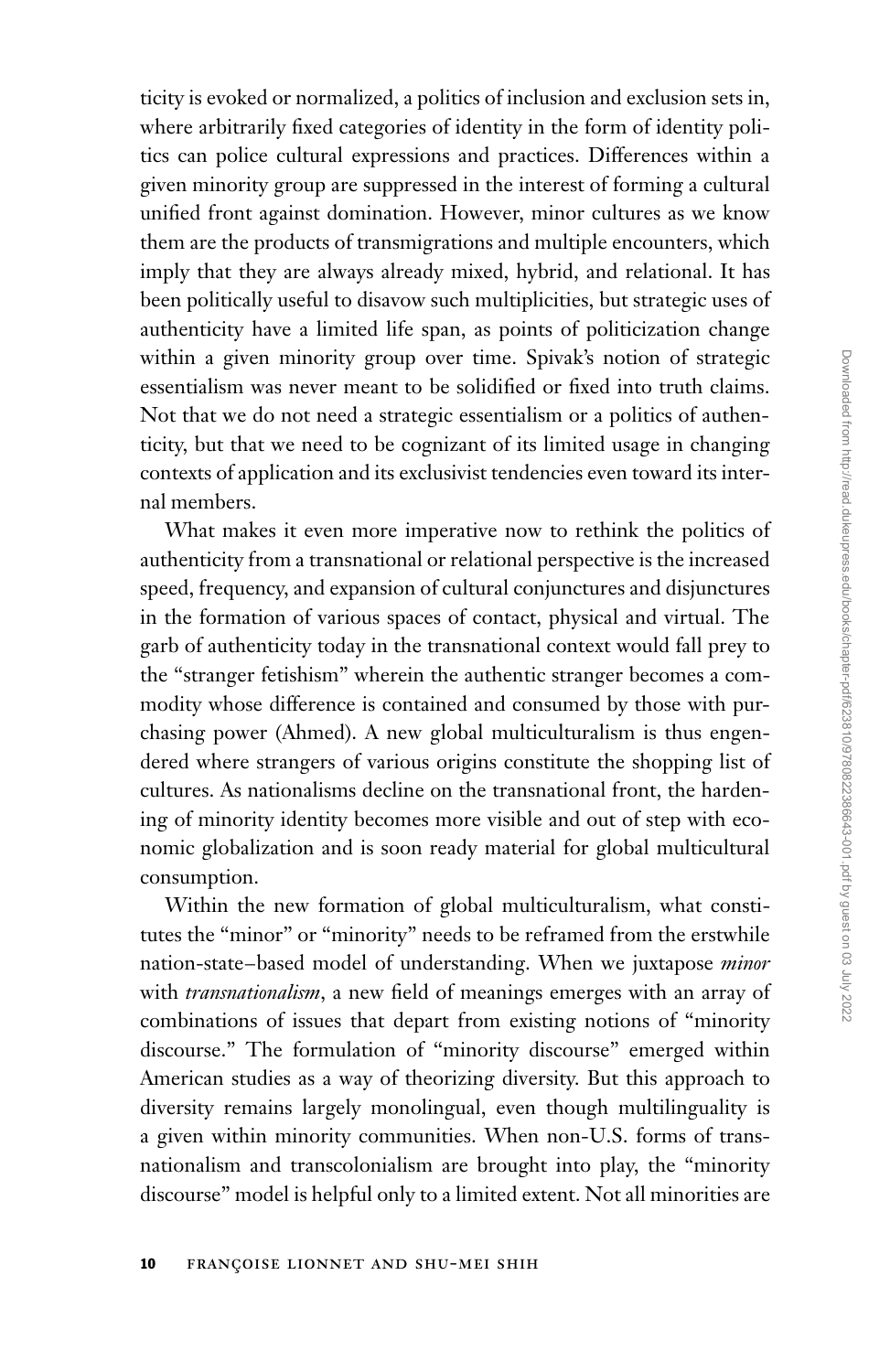minoritized by the same mechanisms in different places; there is no universal minority position as such. By looking at the way minority issues have been formulated in other national and regional contexts, it is possible to show that all expressive discourses (such as music, cinema, autobiography, and other literary genres) are inflected by transnational and transcolonial processes. Here transcolonialism denotes the shared, though differentiated, experience of colonialism and neocolonialism (by the same colonizer or by different colonizers), a site of trauma, constituting the shadowy side of the transnational.

Many European nations, such as Britain, France, Portugal, and Spain, and the Asian nations of China and Japan, along with the United States, all have a history of colonial and imperial dominance. As a result, their cultures, literatures, and languages have reached peoples and nations far beyond their borders. While postcolonial studies has proven to be an important tool for the exploration of colonized cultures, sociocultural developments since decolonization now call for better contextualization using transcolonial perspectives. For example, the very notion of postcoloniality seems insufficient in its focus on the historical period since independence was achieved. It remains concerned with the exploration of relationality between dominant (colonizing cultures) and dominated (colonized) spaces and therefore does not provide an adequate framework for the study of those cultures that remain effectively colonized or those cultures subjected to the colonizing effects of globalization and multinational capital and the accompanying cultural markers. Most importantly, postcolonial studies fails to foreground the productive cultural work of minorities resulting from their transcolonial and transnational experiences. Postcolonial cultural studies has been overly concerned with a vertical analysis confined to one nation-state, such as the effect of British colonialism in India, where the vertical power relationship between the colonizer and the colonized is the main object of analysis. Finally, it reinforces the hegemony of English as the language of discourse and communication.

In contradistinction, we recognize the persistence of colonial power relations and the power of global capital, attend to the inherent complexity of minor expressive cultures on multiple registers, take a horizontal approach that brings postcolonial minor cultural formations across national boundaries into productive comparisons, and engage with multiple linguistic formations. Methodologically, for this particular volume, this means dialogues on multiple fronts involving questions of theory, history,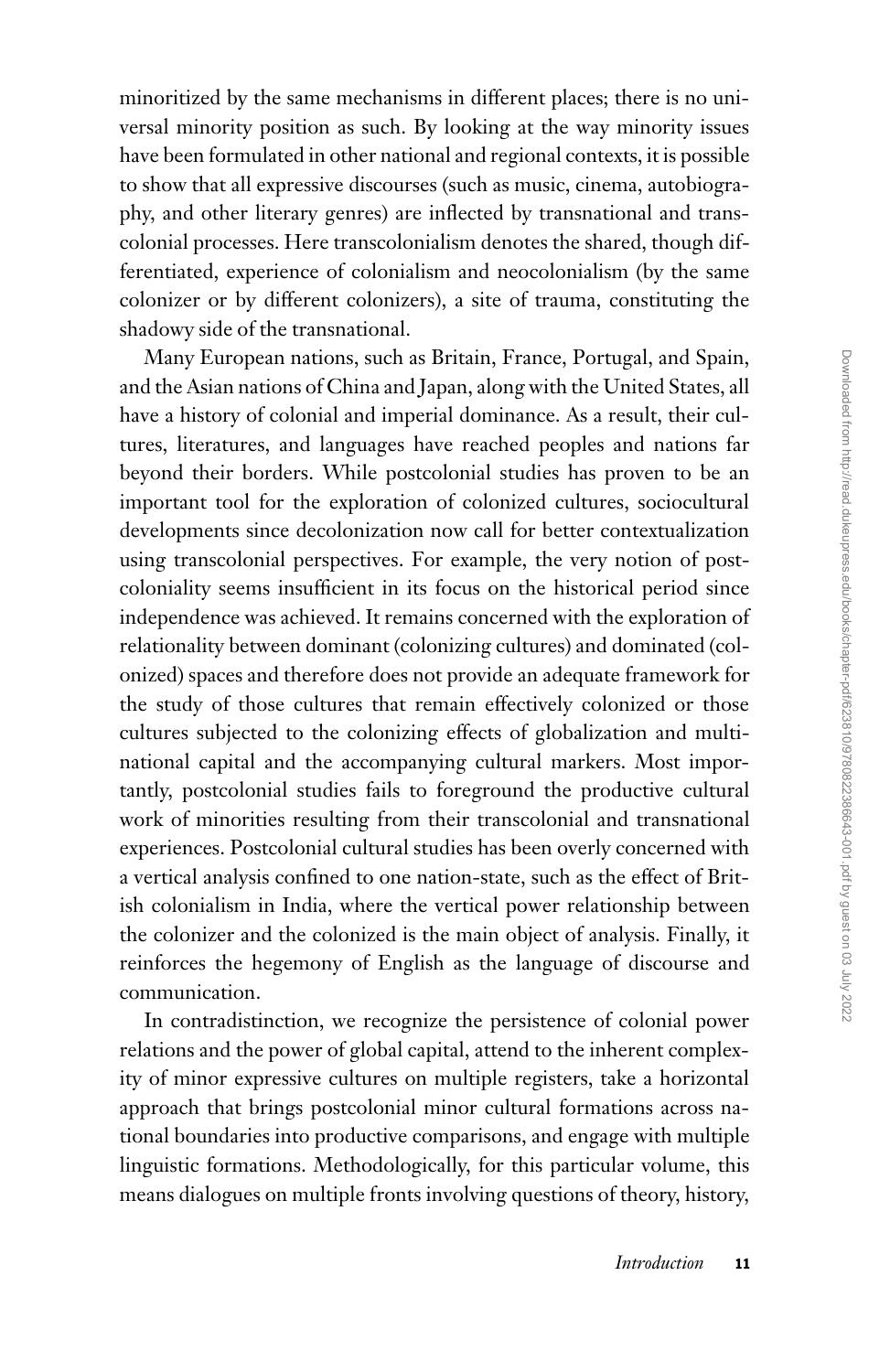spatiality, culture, and disciplines across national boundaries and ethnic/ area studies divides. Nation-based research in American ethnic studies as well as area studies enters into productive encounters with traditional others, such as European studies and the field of ''theory.'' For instance, how do we theorize an ethnic American subjectivity when it is situated elsewhere and is read as the representative of the global? How do we map the immigrant subject-in-process from being a national subject (at the place of origin) to an ethnic subject (at the place of settlement) when the two are porously interactive and, shall we say, intersubjective? Is the immigrant subject postmodern by definition? How do the two terms *minority* and *theory* inflect each other, when theory as such is Eurocentric? How do we then, ''provincialize'' theory (as Chakrabarty might say) so that universalizing theories will be returned to their contexts and exposed of their specificities?

## *Transformative Practices*

*Theory*, *history*, *performance*, *spatiality*, *culture*, and *discipline* are posited here as terms of action that can be deployed outside of their conventional parameters and by inauthentic agents, those presumed to be ''without history" and "without theory." "Theorizing" is a practice that challenges Eurocentric theories' universal claims while at the same time not giving in to naive empiricism and documentarity with assumptions of transparent representation of reality. Theories as such have always already implicated minoritized subjects, even if the modes of implication may merely be neglect, misrecognition, and disavowal. The other, as such, is constitutive of the self of theory; its absence at every moment calls for its emergence and arrival. Our modes of engagement with theory as such, therefore, are multiple, including critique, reinscription, and invention, not allowing theory to monopolize the power to make generalizations about our transnational world.

It is in this vein that Suzanne Gearhart delineates Etienne Balibar's notion of ''interior exclusion'' in her theorization of the intersection of the minority and the transnational. The minority and the immigrant are constitutive of the national in its status as the object of interior exclusion, integral to what the national means and how citizenship is defined. As the putative European self exercises exclusion of the minoritized other, it is involved in a ''transindividual'' or intersubjective and intrasubjective relation with the other, just as its subjectivization process requires the interior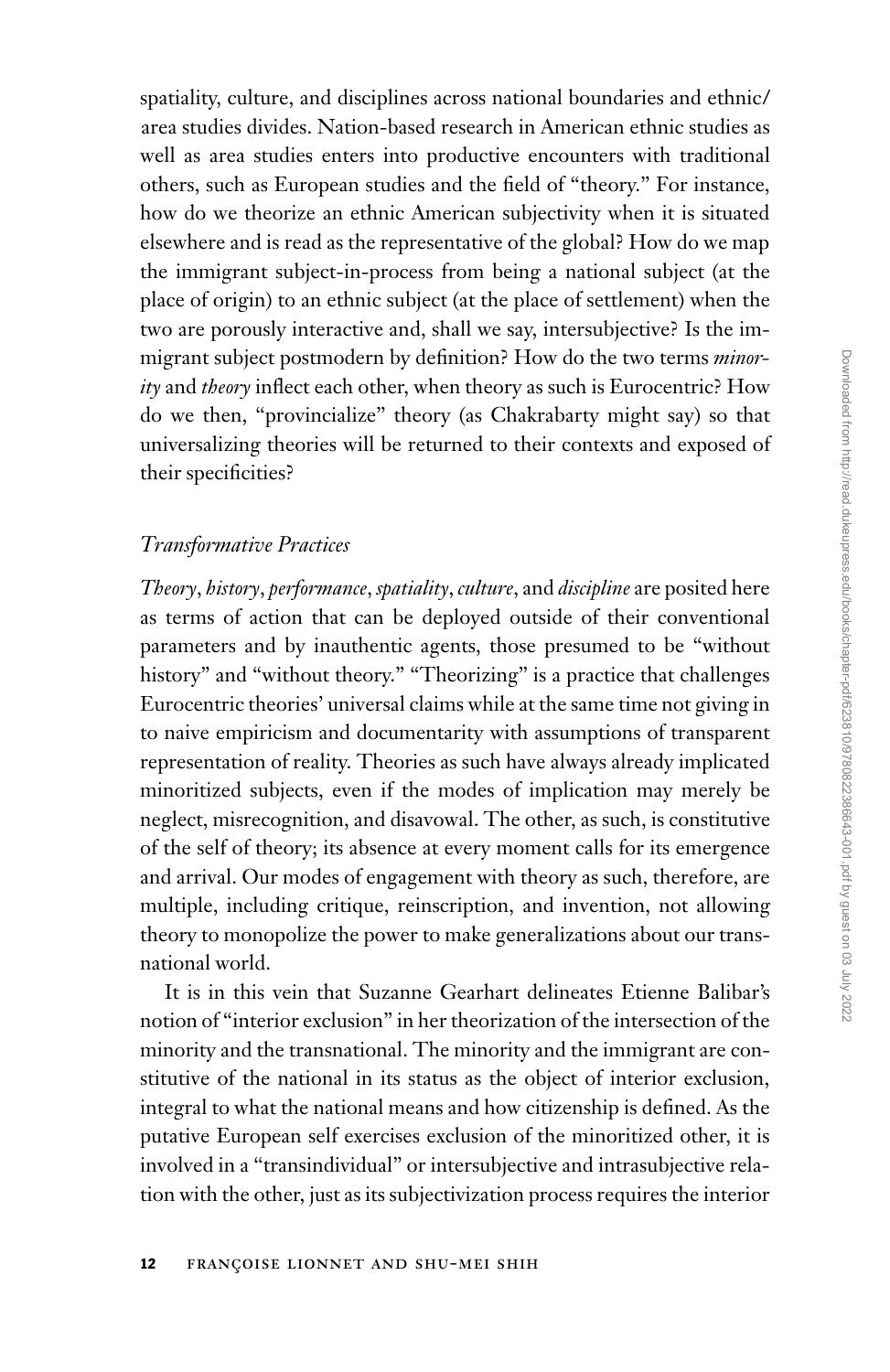exclusion of the self from itself. This double process determines the ambivalence of identification in terms of national citizenship and belonging. Similarly, the immigrant and the minority are constitutive of the transnational—whether in its ''good'' or ''bad'' versions, corresponding to the distinctions between ''transnationalism from below'' and ''transnationalism from above" — through its double engagement with their difference and sameness, exclusion and inclusion.

Literalizing the constitutive character of the minority in the formation of the transnational is the phenomenon of migration and traveling between the West and the non-West. While there have been adequate critiques of mainstream Western travelers to the faraway and not-so-faraway colonial and Third World sites tracing colonial, postcolonial, and neocolonial trajectories and routes (Clifford; Kaplan), very little has been said about the multidirectional travels by the other except in terms of immigration studies where the immigrants are granted subjecthood, albeit a problematic one, only when they enter the West. There are also the categories of the Third World cosmopolitan and the flexible citizen (Ong) who possess the wherewithal to float above national determinations of economy, politics, culture, and citizenship. But what about the others, whose travels and movements do not fall into these categories?

The nonwhite Western person who traverses the forces of globalization to the non-West presents one such subject position fraught with ambivalence, and so does the nonwhite, non-Western person en route to the West without intending to be an immigrant and without the wherewithal to be a Third World cosmopolitan or a flexible citizen. Globalization has brought many others home but also sent many abroad, producing alternate circuits of transnationality that have been largely undertheorized. David Palumbo-Liu's and Shu-mei Shih's essays ask questions about ethics in the transnational context when both virtual and face-to-face contacts between selves and others have increased to an unprecedented degree. What are the responsibilities of the self to the other? How may these responsibilities be expressed, concretized, assumed, or fulfilled? Does the other bear responsibilities also?

Framing his argument on transpacific circulation of intersubjective affect in the context of globalization, Palumbo-Liu begins his essay via a provocative critique of the two seemingly unrelated discourses—rational choice theory and American pragmatism—as holding up ''the logic of self-interest and exclusivity." What is the role and function of literature in such a context? Can literature function today as the site of production of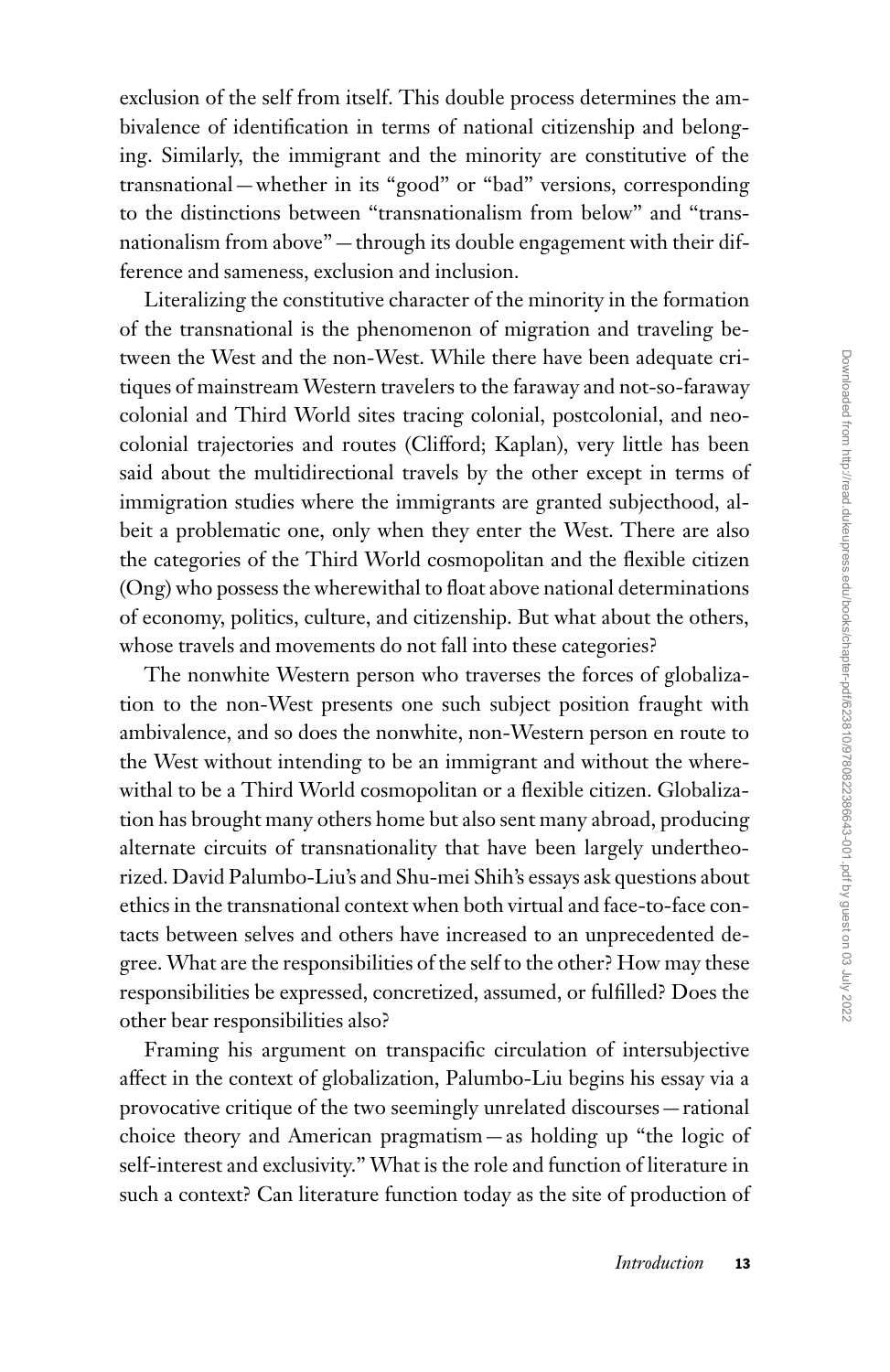ethical affect against the dehumanizing forces of the global economy and media? How should it deal with sentimentality, which rational choice theory dismisses and pragmatism manipulates? The paradigmatic text in question turns out to be a minor text written by Japanese American writer Ruth Ozeki, *My Year of Meats*. Her postmodern novel, so to speak, retains the residual modern in its ability to lend information an ethical context and to imagine communities (albeit spatially and temporally discontiguous ones like the Internet or faxes) that are possible. The novel also does not shy away from deploying sentimentality but rather sees it as an expedient means of expressing and representing the regard for others. Here, the putative, racialized other within the United States—the Japanese American protagonist in Ozeki's novel—becomes emblematic of the Western self and its responsibility to the non-West as well as other ethnic minorities in the United States.

The circulation of ethical affect can also begin from the non-West, when the so-called Third World native other overcomes the reactive affects of nationalism and nativism and escapes from the binary logic of the politics of recognition. Shu-mei Shih analyzes the bind of binarism in the discourse of Orientalism and anti-Orientalism as well as the withholding of and the struggle for coevality as expressions of the paucity of Western liberal imagination about the other, and the ambivalent compliance of the other's response to that imagination. The other's compliance is most readily observable in the discourses of cultural nationalism and nativism, resisting and refuting the injustice of the totalizing discourses of Orientalism and the withholding of coevality, one important aspect of which for the Chinese in China is a deeply embedded sinocentrism. The frustration of this sinocentrism to effect a powerful rebuttal to the West is often displaced to its internal and external others: ethnic minorities in China, and those ''inauthentic'' people of Chinese descent residing elsewhere. Shih suggests that part of the ethical responsibilities of the continental Chinese is precisely to shed the burden of sinocentricm as a reaction against Western hegemony, just as the West also needs to shed its domineering ways and arbitrarily manipulated discourses of difference and sameness. Shih's example is feminism's negotiation across the China/ West divide, a divide complicated by immigration, traveling, and diaspora, and that has thus become at least a tripartite construct. In a synthesis à la Emmanuel Levinas, Karatani Kōjin, and Li Xiaojiang, Shih then proposes a transversal and transpositional politics where to be ethical is to be able to shift positions to those of the other and many more oth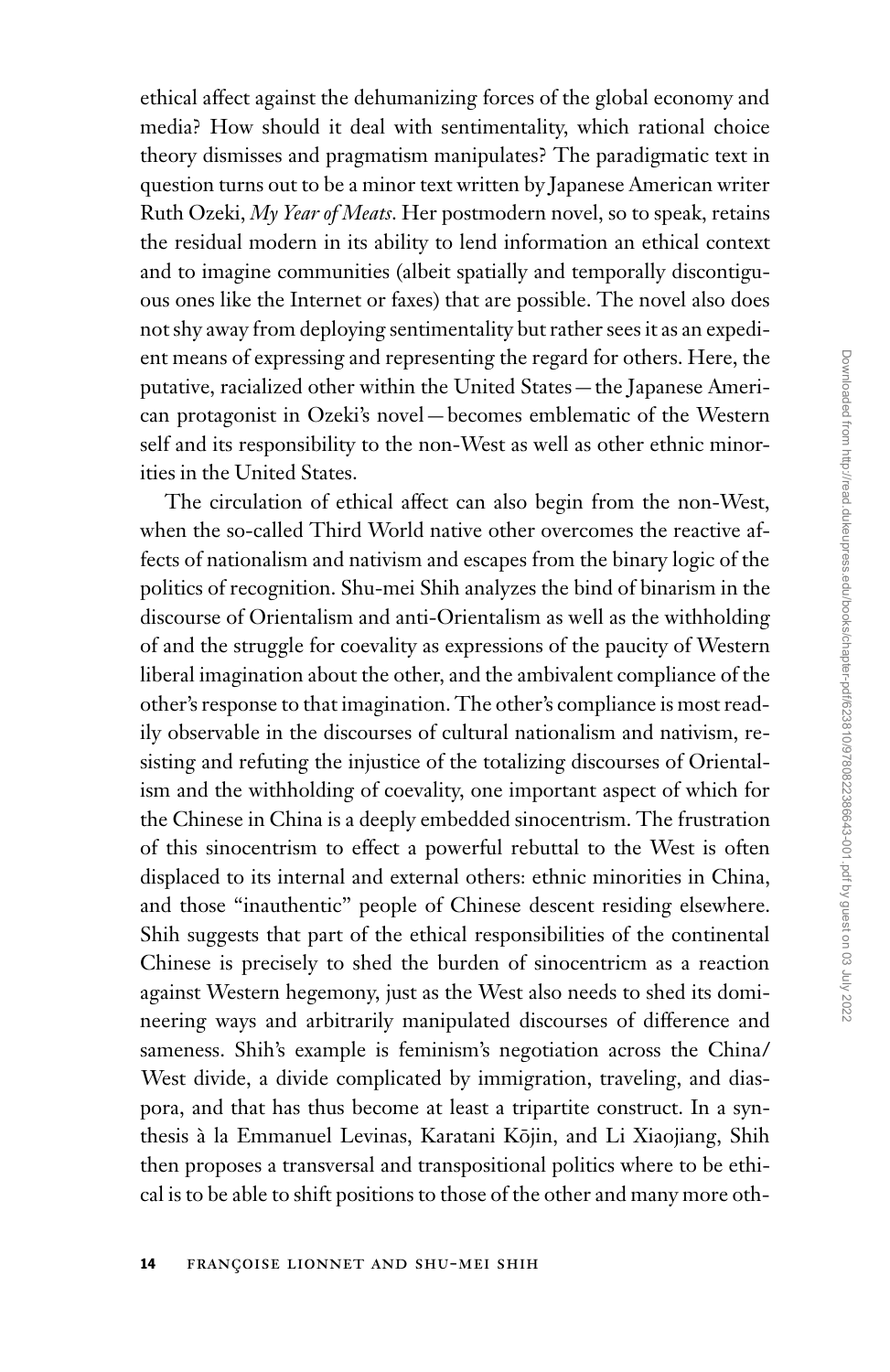ers beyond the binary logic of First World hegemony and Third World nationalism.

Susan Koshy likewise questions the assumed universalism of Western globalization theory that continues to posit the Third World as the recipient of theory, emptying out what she deftly calls the ''transformative agency'' of Third World figures as well as their participation in the coauthorship of the global order. Conceptualizing minor transnationalism as the site of emergent, nonnormative regimes and ''practical humanism,'' the framework for ''aggregating numerous movements, groups, and discourses'' engaged in a guerrilla war against a major transnationalism, and the network of "transnationalized communities," Koshy proposes a "sustainable universalism'' that better marks the Third World's constitutive role in globalization. For example, the task of monitoring the transnational trafficking of sex slaves, having dropped through the cracks of national and transnational legal regimes into a legal void, has now fallen on minor transnational organizations that can exercise forms of practical and sustainable universalism to better represent the context-specific as well as transcontext situations of the postmodern subaltern: the sex slaves.

Equally important to the project of rethinking transnational ethnic and migratory relations is the urgent need to consider the disciplinary principles that guide the production of academic knowledge about minority subjects and their histories. By ''historicizing'' the field of minority discourse production, it is possible to show how transdisciplinary academic practices can construct transnational objects of knowledge, thereby transforming our established interpretive frameworks and disciplinary conventions, while also producing alternative genealogies and narratives of the past.

Tyler Stovall's essay adopts a historical and a critical practice that enacts a minor transnational critique. He brings insights from one field to illuminate questions raised in another, and thus demonstrates how traditional disciplinary paradigms would not allow for a complete understanding of the 1926 Crutcher murder case he examines. He uses perspectives from French, francophone, and African American studies, adopting a postcolonial and cultural studies approach to this Parisian murder case in which a white French woman murdered her black American husband. Stovall produces a historical analysis of the way dynamics of class, race, sex, gender, and violence were being destabilized by the arrival of nonwhite subjects in the metropole, and he reveals the new relations of power and the ''fault lines'' that were developing in the ''années folles'' of 1920s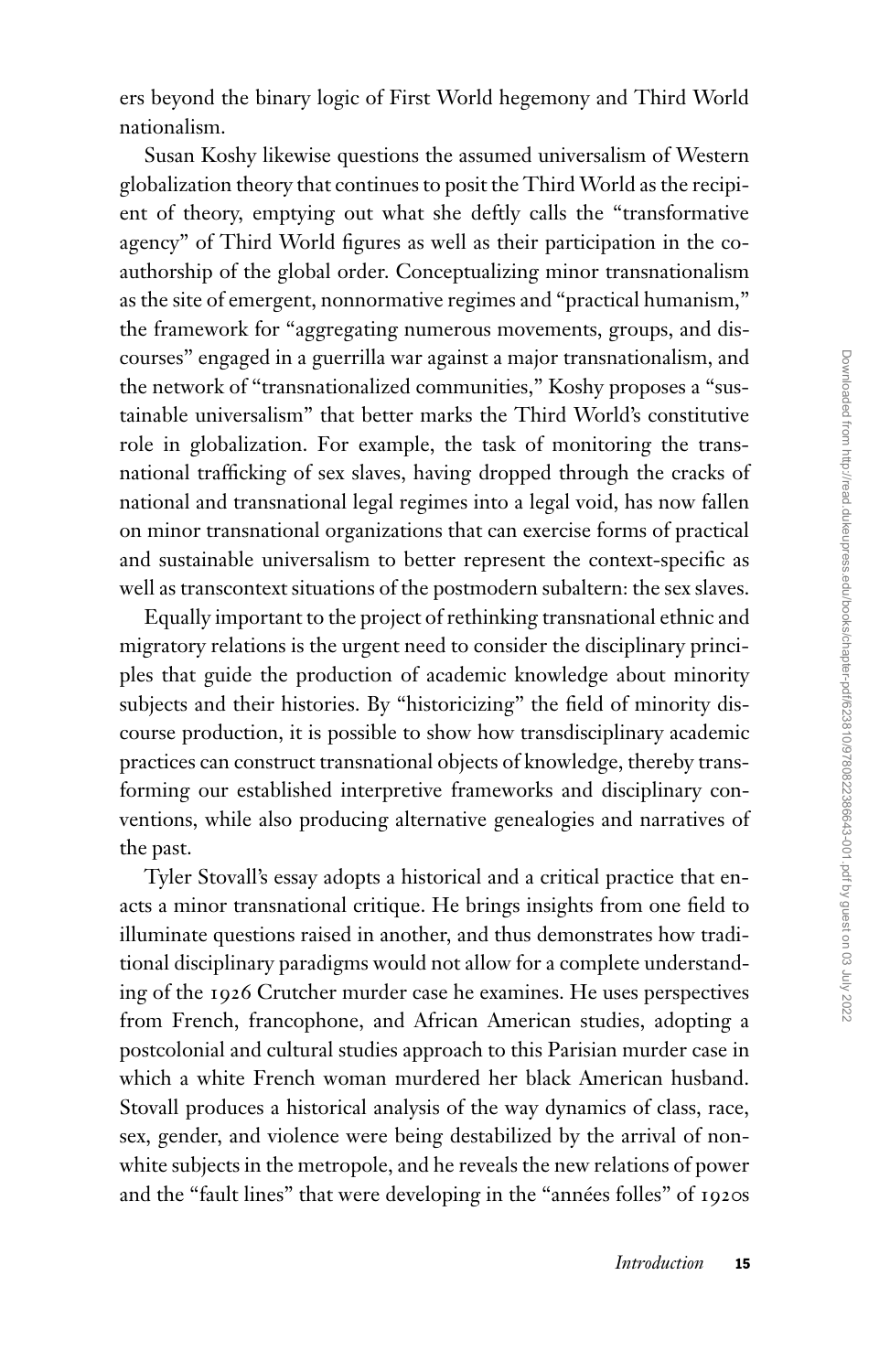French society. Stovall shows how it is necessary to consider this case ''from three different geographical and theoretical perspectives'' in order to fully understand it as an example of ''postcolonial criminality'' that involved metropolitan, colonial, and American contexts. His method of doing a cultural history that is simultaneously transnational and transcontextual allows him to show that ''American-style patterns of race relations'' were already developing in France in the interwar era. Such a reading proves that contemporary questions about race and multiculturalism in France have a longer genealogy than is generally understood.

In a similar vein, Kathleen McHugh brings together problems of theory, history, and geography to show how minoritarian filmmakers undo mainstream narrative and cinematic conventions that purport to capture the ''truth'' of coherent selves rooted in national space and historical time. She shows how "ethnic" American filmmakers set out to register "the representational absence and invisibility integral to transnational minority experience.'' The Japanese American Rea Tajiri's *History and Memory* does so by incorporating ''historical modes of visual representation'' that document this absence, whereas the Chicano artists Ramiro Puerta's and Guillermo Verdecchia's film *Crucero/Crossroads* use space to ''fracture the coherence of the subject.'' These experimental approaches to filmmaking and narration produce images that exemplify the fragmented consciousness common to the transnational minority experience of ''border subjects'' for whom the private and the public, the personal and the historical, the real and the fictional are closely intertwined. McHugh's careful analyses highlight the extent to which the minority experience lives out the theories that have developed about so-called postmodern narratives of absence and incoherence. But here, this absence, she points out, is given a presence, a past, and a possible future through visual representations of the racialized body. These filmic images expose the myriad ways in which ''the fissures and inadequacies of the nation and the state locate themselves in the body of the transnational minority subject.'' But these representations do not reconfigure in an oppositional or essentialist mode the minority body as a cohesive or homogeneous entity; instead, the filmmakers keep to a logic of the fragment in their cinematic practice, thus illuminating the always already discontinuous and multiply coded forms of identifications that are those of ''marginal'' subjects.

Minority bodies matter: their visible (racial, sexual) difference has been instrumentalized by a variety of discourses. Bodies are put in the center of many disciplinary debates about the technologies of the self. Together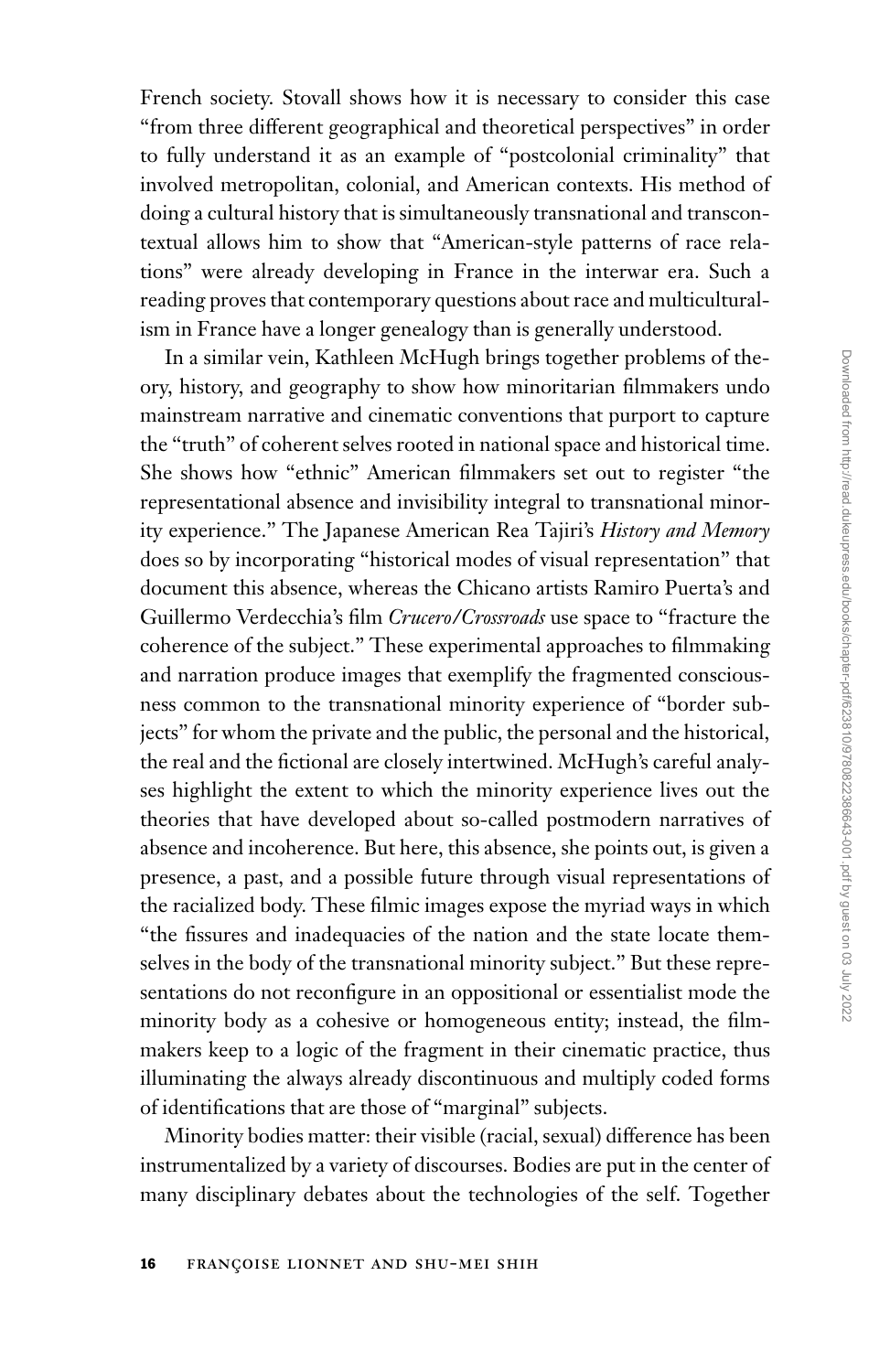with the body and physical appearance, language is a crucial marker of identity and nationality. But in Africa, where everyone is multilingual, the monologic approach to language and identity no longer obtains. Moradewun Adejunmobi surveys the debate about language and literacy under French and British colonial policies of assimilation or indirect rule, respectively. She argues that some anticolonial writers and critics framed the language issues ''with the very same tropes'' used by colonial advocates of vernacular literacy: "alienation," "respect for the past," and the need "to speak to each community" in its own language. She describes the territorial logic at work in colonial or ''major'' discourses of the vernacular that used it as a pretext for the containment and separation of different linguistic communities that were thus *constructed* as distinct. By questioning the oppositional status of the vernacular as a pure nativist space, she also demystifies the most common clichés about the ''minor'' politics of language choice. The vernacular does not automatically exist as an uncontaminated field; rather, it is either an instrument of colonial administrative control or part of a program to win political autonomy. It is rarely an end in itself for most African writers who usually see past the binary opposition between the European language and the mother tongue, being more interested in the concept of a lingua franca for transcultural communication. As a result, language use in Africa seems to be an interesting example of a de facto minor transnationalism that connects overlapping and multiply-identified communities who are more interested in a lateral cultural engagement with each other than in asserting themselves as purely ethnic and oppositional vis-à-vis the major transnational forms of economic global power.

In the section on ''Reading, Writing, Performing,'' Françoise Lionnet adds another perspective on the uses of the vernacular in the Indian Ocean–African zone. Focusing on Dev Virahsawmy, the popular Mauritian dramatist who has produced radical adaptations and reinterpretations of Shakespeare's plays, she argues that his *Toufann* is best understood not just in relation to the Shakespearean original (*The Tempest*), its explicit intertext, but rather as a transcolonial critique of power that echoes the work of several sub-Saharan African authors, such as Chinua Achebe or Sony Labou Tansi. The play's success, when translated into English and produced in London in 1999, underscored the paradoxes of the reception of ''marginal'' cultural texts. A profound statement about the politics of knowledge, control, and power, *Toufann*'s critical and sexual edge was blunted by its travel back to the metropole, where it seemed to have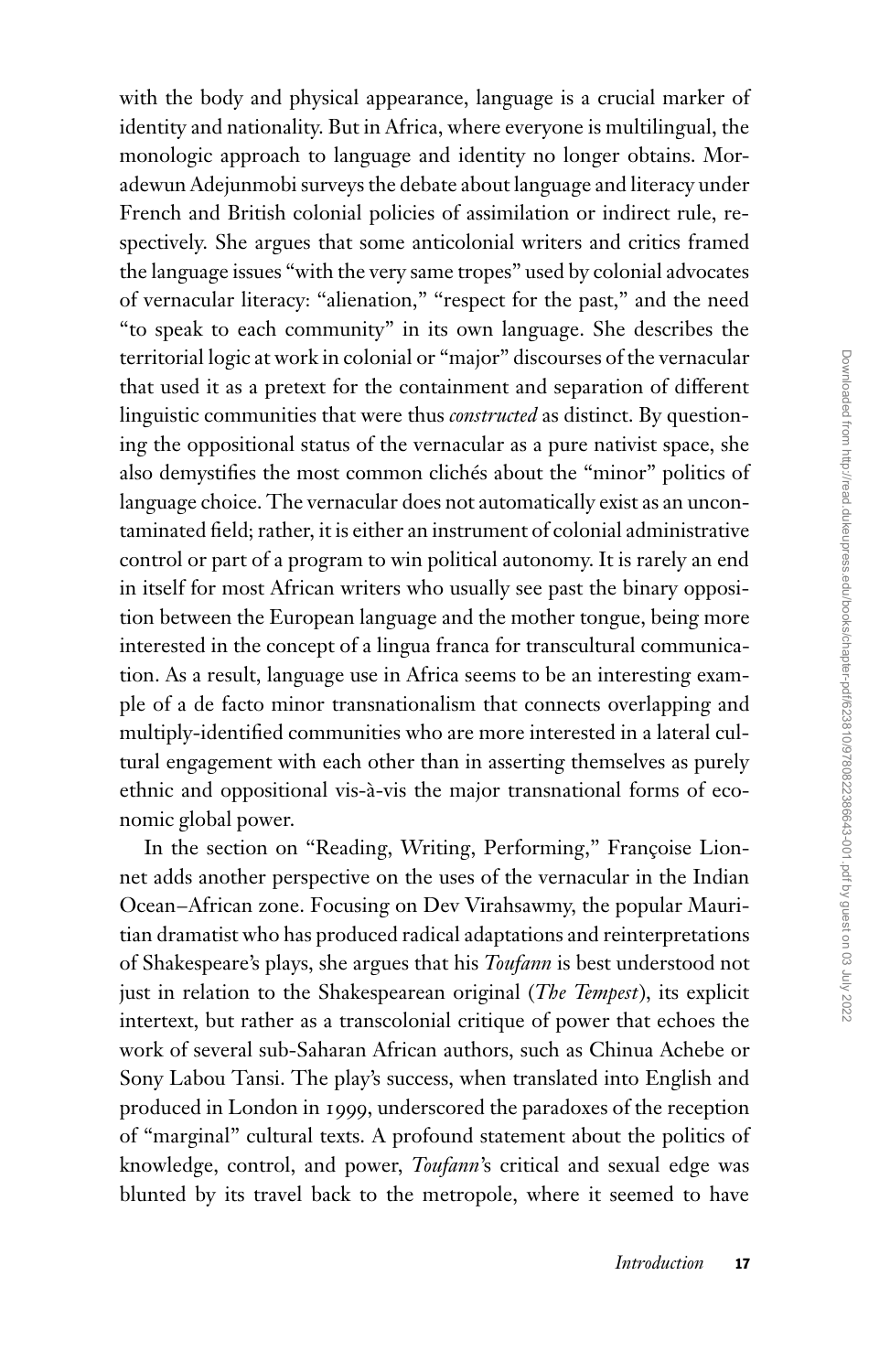become just another "cultural" manifestation of well-worn critical paradigms instead of the astute critique of such paradigms.

The questions of language, literature, and postcolonial modes of interpretive reading are underscored by what Ali Behdad calls ''the predicament of reading 'minor' literature.'' What is at stake in the institutionalization of this literature? And to what extent do its themes of exile, mobility, and metaphoric vs. real displacements create a field of discourse that tends to idealize homelessness and the advantages of a free-floating subjectivity rooted only in language? The utopian impulse of postcolonial intellectual approaches to this literature has led to a romanticized view of the ''seductive power of geographical displacement.'' In a self-reflexive move about his own critical practice, Behdad demonstrates the importance of social, economic, political, and historical contextualization for a thorough understanding of the real-life conditions and contexts of exile and immigration in the Algerian Driss Chraïbi's 1955 novel *Les boucs*, which depicts the fate of postwar Maghrebian immigrants in suburban France.

Postcolonial theory's aestheticization of displacement, as Behdad points out, marks a utopian dimension of transnationality. The transnationalism of elite and diasporic theorists can be read as a form of transnationalism from above. Michael Bourdaghs's essay deals with what is seemingly an aerial and ethereal form of transnational movement, that of jet-setting pop musicians over two metropolitan sites, but his reading of Sakamoto Kyū's "translations of rockabilly" points to the limits imposed upon the mobility and translatability of non-Western performers and artists in the American context. Although Sakamoto Kyū is not a "minority" subject in the United States, his music became culturalized and racialized to represent "Japaneseness." The universally understood culinary connotations of the imposed title of his song, ''Sukiyaki,'' became part of an international lingua franca that trivialized an otherwise major voice in his home country. Translation produces differences and hierarchies that reinforce the difficulty of traveling from a major mode to a minor one. This ethereal Japanese pop traveler died in a plane crash and never got his star on the Hollywood walk of fame. What Michael Bourdaghs's critical practice also demonstrates is that there are fruitful and productive theoretical borrowings across ''minor'' transnational discourses. Indeed, it is the work of *Black Atlantic* theorist Paul Gilroy on black music that allows Bourdaghs to develop his own views on rockabilly music.

When questions of globalization, immigration, and transnational flows are discussed, there is a tendency to conflate the notion of the global with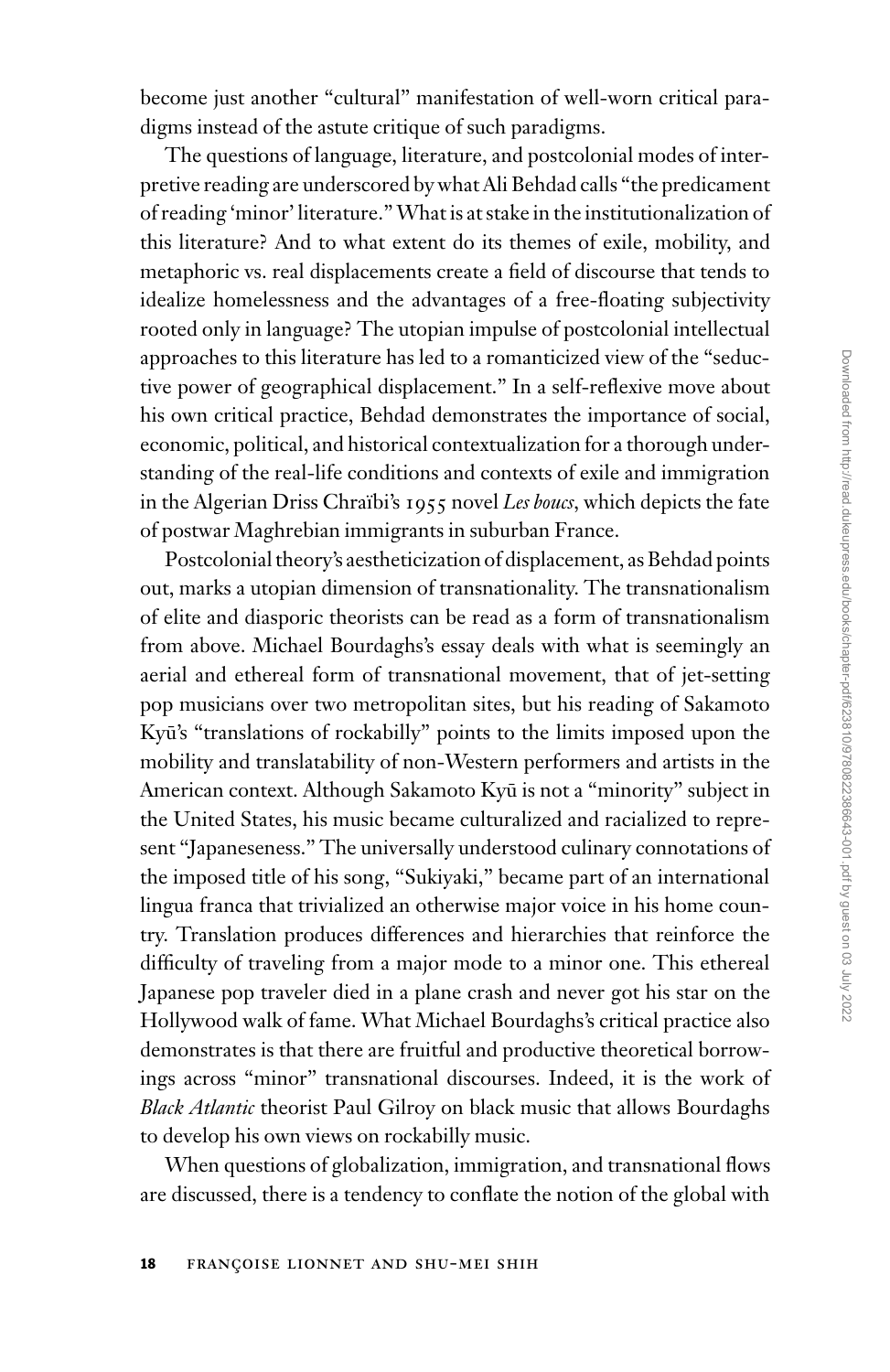that of the urban, with the rural regions of the globe being perceived as existing outside of modernity and globalization. In our final section, ''Spatializing,'' Jenny Sharpe's essay shifts the focus to rural Jamaica, providing a different take on Gilroy's work and alerting us to the persistence of old colonial patterns of exploitation that are now ''driving a greater wedge between city and country.'' In the country, it is not cyberspace but radio that becomes the true site *and* metaphor for black female subjectivity and agency. If the major global forms of transnationalism tend to correspond to a virtual network of urban spaces, in Jamaica, dancehall culture, radio, and dub poetry are powerful forms of ''minor'' globalizations through which rural women express their material cultures and stay connected to national and international news about many daily struggles that echo their own. Thus, the dub poetry of Jean Binta Breeze ''gives faces to the nameless women who are otherwise absent from our cartographies of transnational cultures and globalization.'' Sharpe's is a salutary reminder that there exist minor moods and modes of existing both musically and globally, and that women's performances make this plainly visible and audible.

If a major transnationalism flaunts the supercompression of space or the elimination of distance, minor transnationalism charts a much more complex configuration of space and heterogeneous ''spatial practices'' (à la Henri Lefèbvre). These practices occur in the nonspaces of boundaries and borders, spaces which are nonetheless infinitely expansive and full of possibilities. Seiji Lippit's essay delineates the conceptual limits of national culture by way of its paradoxical view of minority culture as the site of both abjection and incorporation. It reflects a particular form of organization of the inside and the outside, as Yuri Lotman's notion of ''semiosphere'' suggests, where the boundary between the two spaces both separates and unites the two spaces. One of these boundary spaces is the *roji*, the term used by novelist Nagakami Kenji to designate the outcaste village into which and out of which the Japanese subject wanders. Just as this space has an ambivalent relationship with other ''authentic'' national spaces as being both their outside (exclusion and abjection) and their inside (assimilation and incorporation), so does the minor culture have a paradoxical relationship with national culture. The abject has the ''potential of becoming the sacred'' at any moment within this national imaginary—thus the roji's "strange power" which has obsessed writers such as Nagakami.

Similarly, Elizabeth Marchant's piece uses a concrete historical site, the Pelourinho, the historic center of the city of Salvador, the ''Black Rome,'' to examine the condition of the Afro-Bahian's simultaneous marginality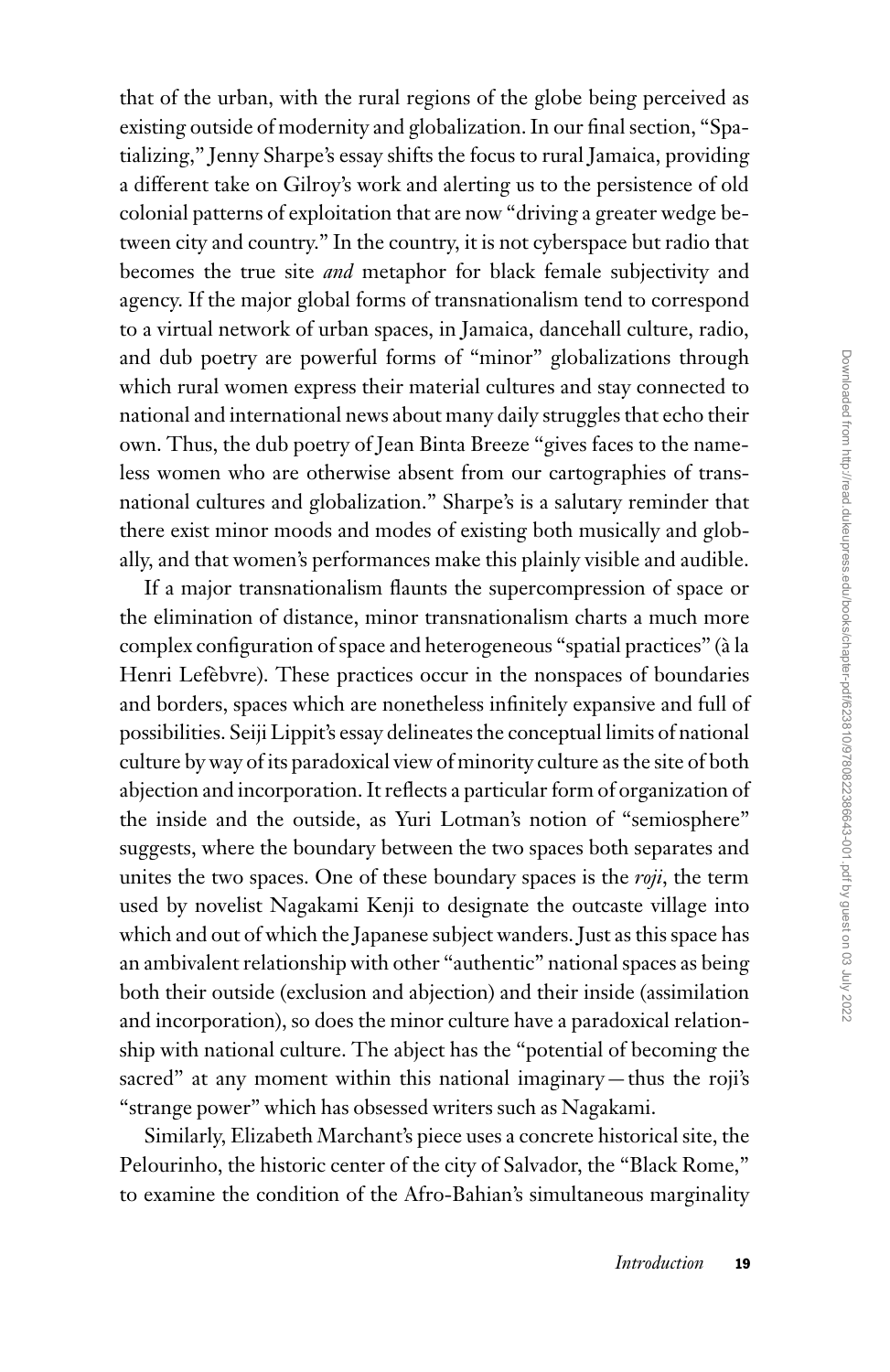and centrality to Brazilian national culture. Marchant's Pelourinho is Lippit's roji, in this sense; Lippit's "abjection" echoes Marchant's "subjection,'' as the Pelourinho is the site of black suffering and violence. The paradoxical prominence or centrality of the Pelourinho, Marchant goes on to expose, however, is the Brazilian nation's need to promote tourism to the area, which requires a romantic rhetoric of racial democracy and harmony and a cultural promotion of blackness. This romantic valorization of black culture does not change the conditions of blacks in terms of their class status; rather, it reifies ethnicity and culture. The valorization occurs at a level different from the socioeconomic; the cultural is decontextualized to carry the rhetoric of racial democracy and cultural mixing as part and parcel of the definition of Brazilian national culture. Marchant's essay provides an important perspective on the layers of meaning that subtend the appropriation of a "minor" space for a "major" purpose. It puts into question the very marginality of what this space is meant to represent historically and nationally.

The Chicano/a construction of the mythic homeland of Aztlán as an oppositional and alternative geography against U.S. territorialization likewise registers a challenge to normative citizenship. Rafael Pérez-Torres engages in a radical valuation of *mestizaje* and interstitiality within the transnational space of the border. Despite romanticization, on the part of some critics, of the tropes of borderland and mestizaje, Pérez-Torres shows that these ultimately resist fetishization. He argues that for Chicano/a artists, poets, and scholars, the trope of mestizaje is empowering and melancholic, ironic and ambiguous, all at once. Historical dislocations create ideological ruptures while embedding individual subjects within the material conditions of constraining social relations. That is why the mythic space of the homeland in Chicano expressive culture keeps on shaping individual projects in which anticolonial triumph and melancholy remain intertwined, articulating both a gain and a loss of embodied subjectivity. Pérez-Torres's essay brings in a crucial dimension within the field of U.S. ethnic studies. Unlike the Asian or African minorities, whose histories are those of displacement (whether through immigration or slavery), the Chicanos/as occupy an ambiguous space: their transnationalism is not one born of the movement from a national context to another but rather one produced by the historical realities of shifting borders in the southwestern United States. Pérez-Torres argues that Chicano/a art intervenes in the social production of space within the Southwest, and that it presents a challenge to "accepted notions of American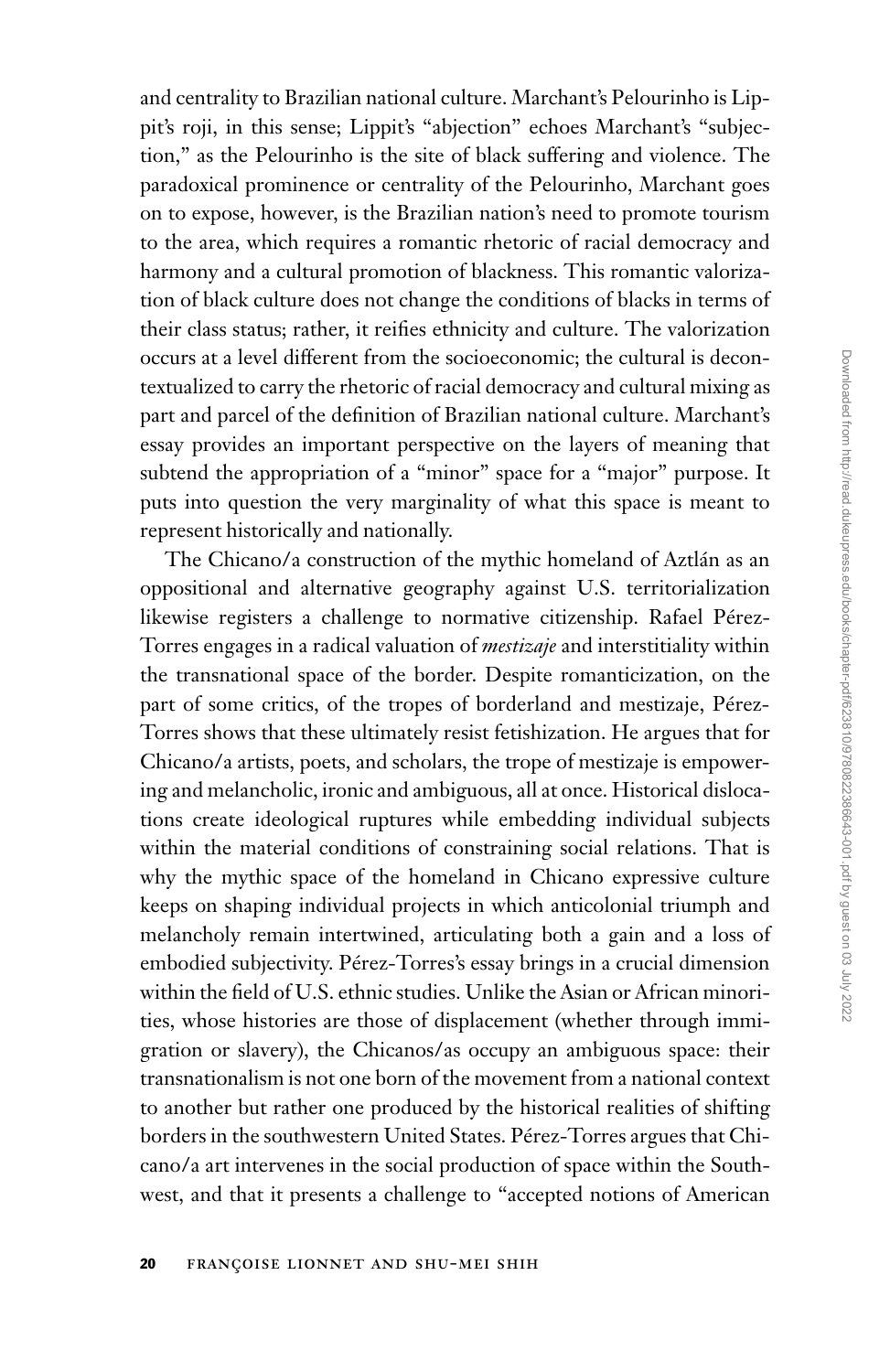identity . . . premised on the exclusion of the racial in the service of the national.'' This is an important point that, we feel, adds a unique dimension to this volume on ''minor'' transnational encounters. There are specificities here that do not echo those of the African (as discussed by Adejunmobi) or Mauritian (Lionnet) contexts, but rather describe a form of mestizaje that, had we more space to do so, would provide an interesting parallel to the kinds of geographical and political issues that the Basque people of France and Spain, say, are dealing with in their own crossborder multilingual cultural identities and dissident practices.

The constantly changing and troubling terrains of identities and cultures under contemporary transnational conditions echo both the specific material circumstances that we have described above and the shifting psychic identifications that border writers and artists are able to negotiate with acute sensitivity. This melancholic valence of the border is perhaps that which most resonates with the ''minor'' key in a musical sense. If the minor mood in music is an introspective and mournful tone different from the more triumphant "major" key, then "minor transnationalism" is perhaps the mode in which the traumas of colonial, imperial, and global hegemonies as well as the affective dimensions of transcolonial solidarities continue to work themselves out and produce new possibilities. Beyond the nostalgic and the melancholic, these solidarities point to ways of becoming more engaged with present and future promises of transformation through active participation in the production of local knowledges and global cultures. We offer this volume as testimony and as example of the dynamic possibilities of the work of border-crossing friendships, collaboration, and scholarship.

## *Works Cited*

- Ahmed, Sara. *Strange Encounters: Embodied Others in Post-Coloniality.* London: Routledge, 2000.
- Amin, Samir. *Capitalism in the Age of Globalization: The Management of Contemporary Society*. London: Zed Books, 1997.

———. *Eurocentrism*. Trans. Russell Moore. New York: Monthly Review Press, 1989.

- Amselle, Jean-Loup. *Branchements: Anthropologie de l'universalité des cultures*. Paris: Flammarion, 2001.
- Appadurai, Arjun. *Modernity at Large: Cultural Dimensions of Globalization*. Minneapolis: University of Minnesota Press, 1996.
- Chakrabarty, Dipesh. *Provincializing Europe: Postcolonial Thought and Historical Difference*. Princeton: Princeton University Press, 2000.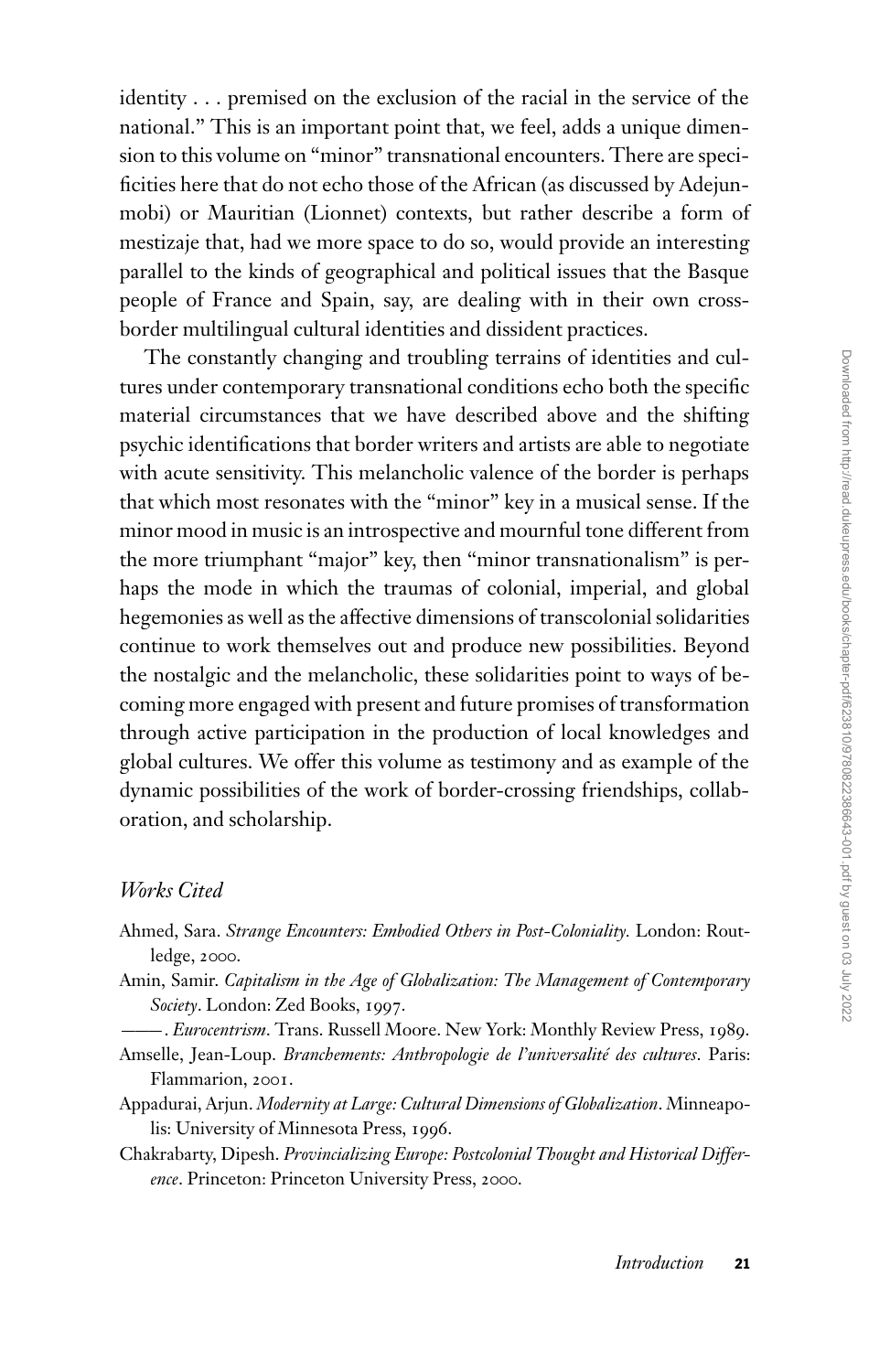- Clifford, James. *Routes: Travel and Translation in the Late Twentieth Century*. Cambridge: Harvard University Press, 1997.
- De Certeau, Michel. *L'invention du quotidien.* 2 vols. Paris: Union générale d'éditions, 1980. Trans. by Steven Rendall as *The Practice of Everyday Life*. Berkeley: University of California Press, 1984.
- Deleuze, Gilles, and Félix Guattari. *Kafka: Pour une littérature mineure*. Paris: Éditions de Minuit, 1975. Trans. by Dana Polan as *Kafka: Toward a Minor Literature.* Foreword by Réda Bensmaïa. Minneapolis: University of Minnesota Press, 1986.
- Derrida, Jacques. *De la grammatologie.* Paris: Édtions de Minuit, 1967. Trans. by Gayatri Chakravorty Spivak as *Of Grammatology*. Baltimore: Johns Hopkins University Press, 1976.
- Fanon, Frantz. *Les damnés de la terre*. Preface by Jean-Paul Sartre. Paris: Maspéro, 1961. Trans. by Constance Farrington as *The Wretched of the Earth*. New York: Grove, 1965. Trans. and foreword by Richard Philcox as *The Wretched of the Earth*. New York: Grove, forthcoming.
- ———. *Peau noire, masques blancs*. Paris: Éditions du Seuil, 1952. Trans. by Charles Lam Markham as *Black Skin, White Masks*. New York: Grove, 1967.
- Fraser, Nancy. ''From Redistribution to Recognition? Dilemmas of Justice in a 'Post-Socialist' Age.'' *Theorizing Multiculturalism: A Guide to the Current Debate*. Ed. Cynthia Willett. Oxford: Blackwell, 1998. 19–49.
- Glissant, Edouard. *Le discours antillais*. Paris: Seuil, 1981. Trans. and intro. by J. Michael Dash as *Caribbean Discourse: Selected Essays*. Charlottesville: University Press of Virginia, 1989.
- ———. *Poétique de la relation*. Paris: Gallimard, 1990. Trans. by Betsy Wing as *Poetics of Relation*. Ann Arbor: University of Michigan Press, 1997.
- Hall, Stuart, ''The Local and the Global: Globalization and Ethnicity.'' *Culture, Globalization, and the World System*. Ed. Anthony King. Minneapolis: University of Minnesota Press, 1997. 19–39.
- Harvey, David. *The Condition of Postmodernity: An Enquiry into the Origins of Cultural Change*. Oxford: Blackwell, 1989.
- Levinas, Emmanuel. *Entre nous: Essais sur le penser-à-l'autre*. Paris: Bernard Grasset, 1991. Trans. by Michael B. Smith and Barbara Harshav as *Entre nous: On Thinking-of-the-Other*. New York: Columbia University Press, 1998.
- Joseph, May. *Nomadic Identities: The Performance of Citizenship*. Minneapolis: University of Minnesota Press, 1999.
- Kaplan, Caren. *Questions of Travel: Postmodern Discourses of Displacement*. Durham: Duke University Press, 1996.
- Mahler, Sarah, J. '' Theoretical and Empirical Contributions toward a Research Agenda for Transnationalism.'' *Transnationalism from Below*. Ed. Michael Peter Smith and Luis Eduardo Guarnizo. London: Transaction, 1998. 64–100.
- Morrison, Toni. *Playing in the Dark: Whiteness and the Literary Imagination*. Cambridge: Harvard University Press, 1992.
- Ong, Aihwa. *Flexible Citizenship: The Cultural Logics of Transnationality*. Durham: Duke University Press, 1999.
- Suleri, Sara. ''Woman Skin Deep: Feminism and the Postcolonial Condition.'' *Identi-*